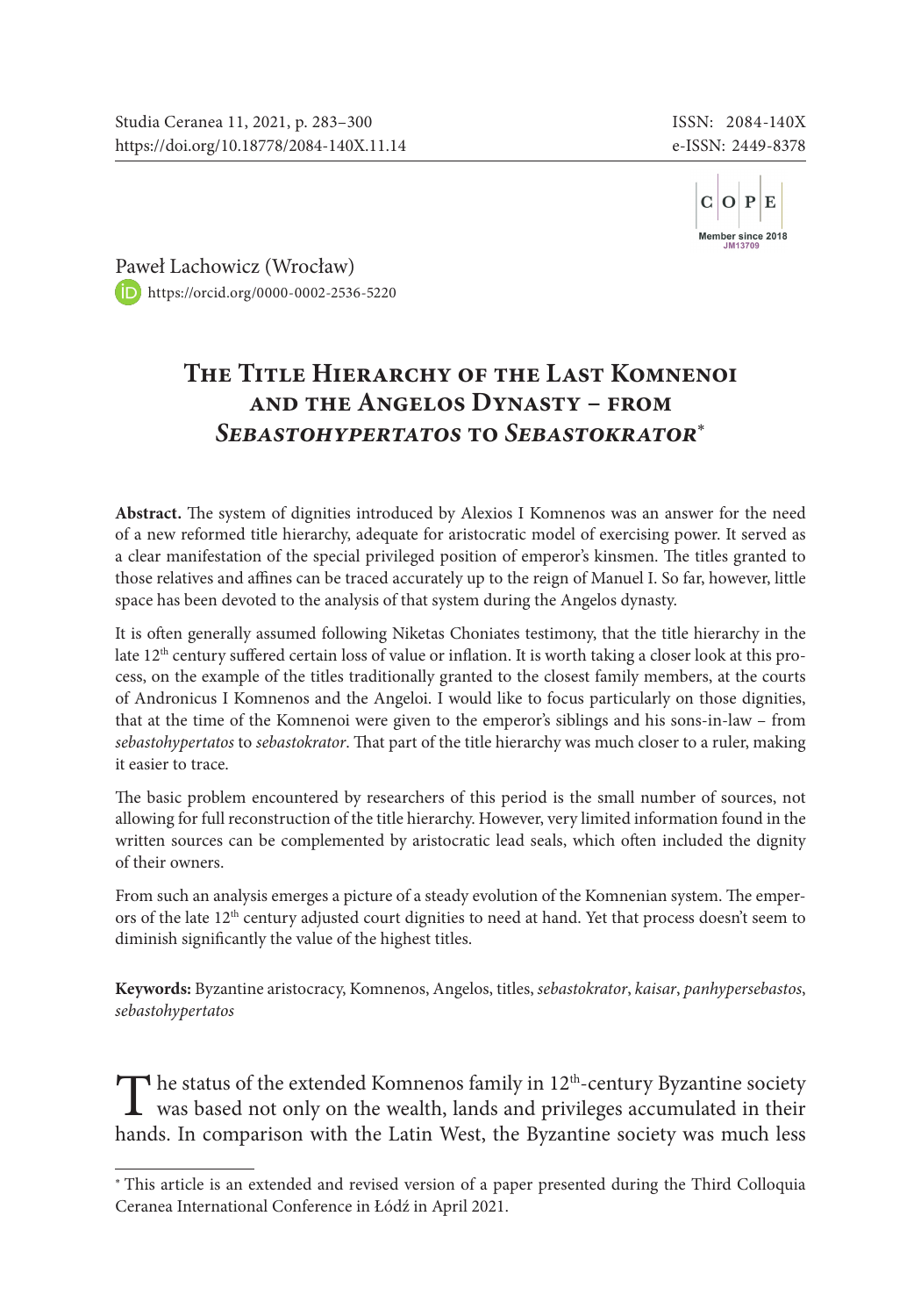hierarchical. Without a firm border between commoners and the powerful, elements such as fame or prestige at the court were equally important aspects of one's position<sup>1</sup>. One of the ways of expressing these aspects of social prominence were honorary dignities granted by the emperor. They functioned as a crucial element of one's status alongside the actual administrative offices in the bureaucratic or military structure of the state.

In the actions of the emperors of the Komnenian dynasty, one can see a clear understanding of the important role that manifestations of power and prestige played in building the elite position of the ruling family in Byzantine society. The ceremonial took on an even more public character, which can be seen in the return to the custom of triumphs, or in a special ceremonies such as *prokypsis*<sup>2</sup>. Court ranks became one of the central determinants of the position in the dynastic "clan". The internal hierarchy of this particular structure of aristocrats bound by blood to the Komnenoi was based on titles that were expanded and revised. That in some way "overwrote" the previous hierarchy from the  $11^{\rm th}$  century<sup>3</sup>.

So far, the most complete and coherent picture of titles granted during the time of Komnenos "clan" hegemony has been presented by Lucien Stiernon. He distinguished eight levels of hierarchy, characteristic for the  $12^{\text{th}}$  century<sup>4</sup>. The highest position of emperor, was followed by *sebastokrator*, *gambros* (including people with titles from *panhypersebastos* to *sebastohypertatos*), emperor's cousins (including people with the title *protosebastos*), *sebastos*, *nobilissimos*, *kouropalates* and *proedros*. The last three are not part of the Komnenos "clan" which I understand as a structure strictly based on consanguinity<sup>5</sup>. They were granted to very prominent

<sup>1</sup> D. Nicol, *The Prosopography of the Byzantine Aristocracy*, [in:] *The Byzantine Aristocracy IX to XIII Centuries*, ed. M. Angold, Oxford 1984, p. 80.

<sup>2</sup> P. Magdalino, *The Triumph of 1133*, [in:] *John II Komnenos*, *Emperor of Byzantium*. *In the Shadow of Father and Son*, ed. A. Bucossi, A. Rodriguez Suárez, London–New York 2016, p. 62–63; M. Jeffreys, *The Comnenian Prokypsis*, Pa 5, 1987, p. 38–53.

<sup>3</sup> P. Frankopan, *Kinship and the Distribution of Power in Komnenian Byzantium*, EHR 122, 2007, p. 7; M. Angold, *The Byzantine Empire*, *1025*–*1204*. *A Political History*, 2 London–New York 1997, p. 128; P. Magdalino, *Court Society and Aristocracy*, [in:] *The Social History of Byzantium*, ed. J. Haldon, Oxford 2009, p. 226.

 $4$  L. Stiernon published a series of four articles concerning byzantine titles in  $12<sup>th</sup>$  century: L. STIERnon, *Notes de prosopographie et de titulature byzantines*. *Constantin Ange (pan)sébastohypertate*, REB 19, 1961, p. 273-283; IDEM, *Notes de titulature et de prosopographie byzantines*. Adrien (Jean) et Constantin Comnène, sébastes, REB 21, 1963, p. 179-198; IDEM, *Notes de titulature et de prosopographie byzantines*. *A propos de trois membres de la famille Rogerios (XIIe siècle)*, REB 22, 1964, p. 184–198. In context of this article, particularly interesting is the last one that includes a full stratification of Komnenian rank hierarchy: IDEM, *Notes de titulature et de prosopographie byzantines*. Sébaste et *Gambros*, REB 23, 1965, p. 222–225.

<sup>&</sup>lt;sup>5</sup> The so-called "clan" of the Komnenoi that *de facto* ruled the empire in 12<sup>th</sup> century is a structure that I understand as an extensive and hermetic group of allied aristocratic families, concentrated around the ruling dynasty and linked with them through blood-relations or marriages. I explain-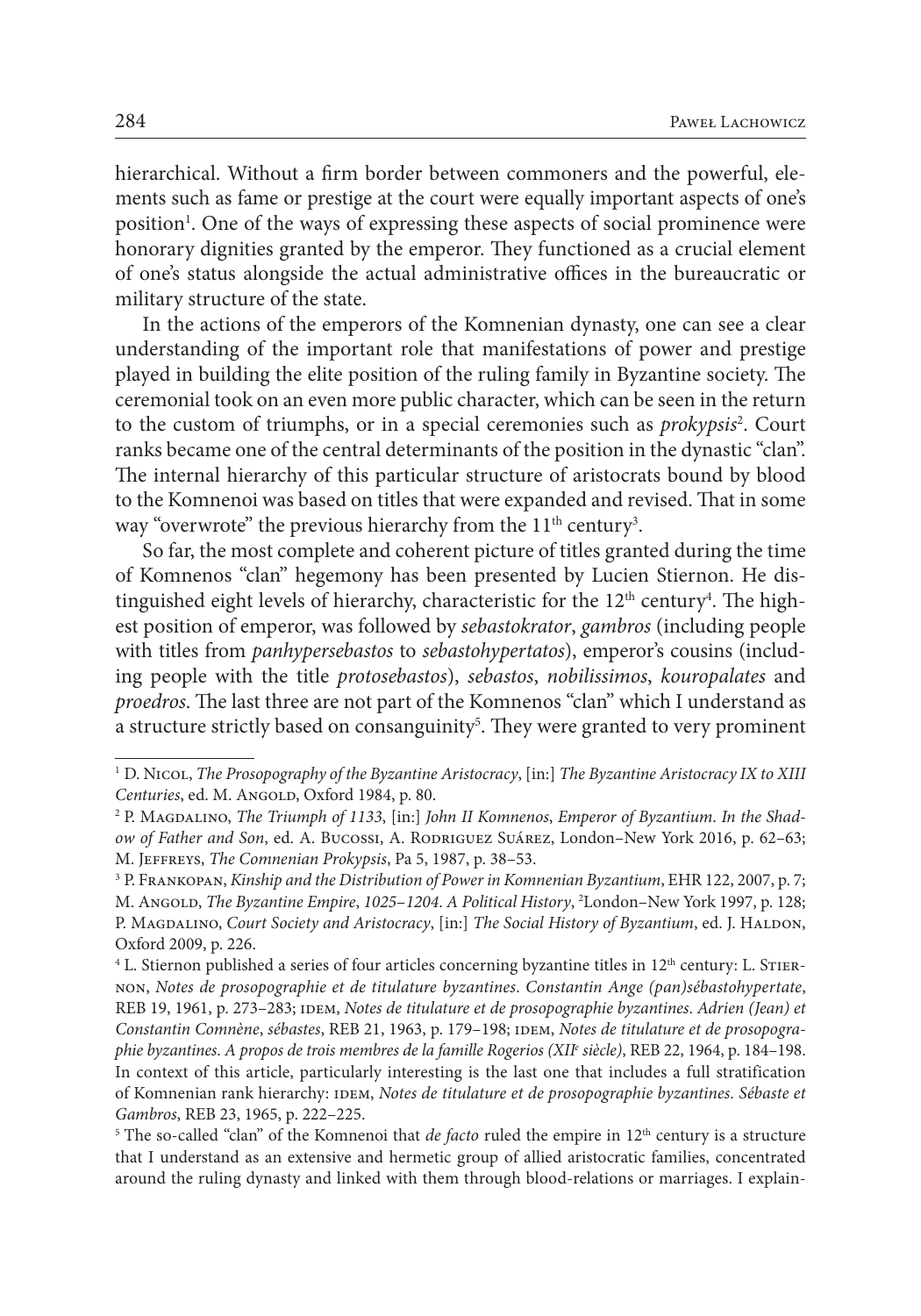aristocrats without genealogical connection with the ruling dynasty. The French Byzantinist, apart from distinguishing and organizing the title precedence of the Komnenian era, also pointed out some rules that emperors usually followed when assigning such dignities to members of the court. These ranks were granted for life and could only be taken away as a part of banishment or total infamy. Rare but not unusual were promotions from lower rank. One of the examples is John Rogerios Dalassenos raised from the position of *panhypersebastos* to *kaisar*<sup>6</sup> . On the other hand, there seem to be no cases of degradation from higher to lower ranks with the only exception to this rule being Bela (Alexios) who's rank was lowered from *despotes* to *kaisar*<sup>7</sup> . Some titles like *kaisar* or *panhypersebastos* between 1100 to 1180 were only granted to one person at the same time. They could be passed on to someone else only in the case of vacancy<sup>8</sup>.

There is no doubt that Alexios I Komnenos at the beginning of his reign had to pursue a very flexible policy and use *ad hoc* measures. Some of the decisions in retrospect turned out to be detrimental for the state. Yet one has to take into account particularly difficult time that was the end of the  $11<sup>th</sup>$  century. The emperor had to improvise and look for any opportunity if he wanted to establish his new dynasty. In line with this philosophy, new court titles were most likely created to support Alexios' new family policy. The old court hierarchy lost some of its value and importance, especially during the reign of Nicephorus III<sup>9</sup>. This fact was used to build a revised hierarchy in which the emperor's family played the central role.

A good example of adapting policy to the needs at hand is the way in which the rank of *sebastokrator* was created<sup>10</sup>. Alexios' older brother - Isaac Komnenos, due to his age and experience, could potentially aspire for the throne. Certainly there are no indications of conflict between these brothers at any point, however rivalry

ed that more elaborately in my previous publication: P. Lachowicz, *Power and Aristocracy* – *Transformation and Composition of the Komnenos "Clan*" *(1081*–*1200)* – *A Statistical Approach*, SCer 10, 2020, p. 144–153.

<sup>6</sup> K. Βάρζος, *Η γενεαλογία των Κομνηνών*, vol. I, Θεσσαλονίκη 1984, p. 350. Other examples include Nicephorus Bryennios raised from the rank of *panhypersebastos* to *kaisar* and Isaac Komnenos (son of Alexios I) raised from the rank of *kaisar* to *sebastokrator*. Both by the emperor John II Komnenos. <sup>7</sup> *Ioannis Cinnami Epitome rerum ab Ioanne et Alexio Comnenis gestarum*, rec. A. Meineke, Bonnae 1836 [= *CSHB*, 23.1] (cetera: Kinnamos), p. 287.

<sup>8</sup> See above. The case of John Rogerios Dalassenos is one of the examples that can support this hypothesis. He was raised to the rank of *kaisar* only after the death of its previous bearer – Nicephorus Bryennios. There are more examples of such practice in the period of 1100–1180. It is apparent that titles of *kaisar*, *panhypersebastos*, *protosebastohypertatos* and *sebastohypertatos* were given only to one person at the same time.

<sup>9</sup> *Nicéphore Bryennios Histoire*, IV, 1–2, rec. P. Gautier, Bruxelles 1975 [= *CFHB*, 9], p. 257–259; J. Shea, *Politics and Government in Byzantium*. *The Rise and Fall of the Bureaucrats*, London 2020 [= NDBS], p. 158–159.

<sup>10</sup> *Annae Comnenae Alexias*, III, 4, 1, vol. I, rec. D.R. Reinsch, A. Kambylis, Berlin 2001 [= *CFHB*. *SBe*, 40] (cetera: Komnene), p. 95.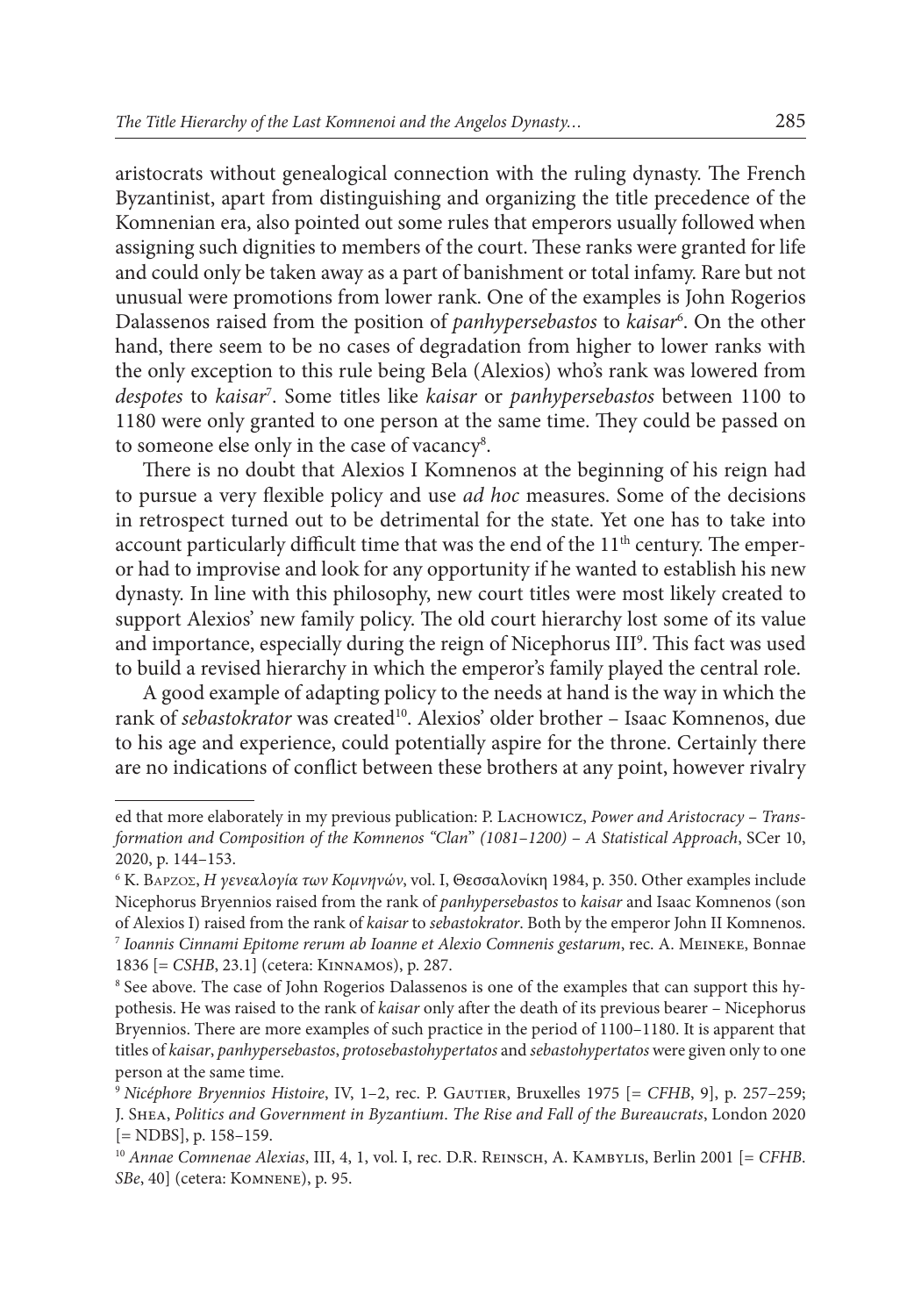and tensions inside aristocratic families were a common occurrence in Byzantium. These factors had to be taken into account by the emperor even in case of a loyal brother such as Isaac. It was expected that he should be honoured properly to compensate for his secondary position. However, since the title of *kaisar* was already granted to Nicephorus Melissenos – another pretender to the throne, Isaac had to receive an even higher dignity that would be appropriate for older brother $11$ . The solution was to create a new title, the aforementioned *sebastokrator*, which was the highest dignity right after the emperor. It was a sensible decision. A mark of the emperor's political awareness and pragmatism.

The rank hierarchy after the death of Manuel I still remains a mystery to a large extent. The problem stems from the much smaller number of sources available to historians for the period after 1180. First of all, there are no synodal lists, which were an indispensable help in reconstructing the precedence of aristocrats at the imperial court. Written sources often focus on the functions performed by historical figures, omitting the court titles. Abundant poetic material written by court literati becomes rather sparse by the end of the century. These gaps in knowledge can be filled by the few seals containing the dignity of its issuer. The most well-known passage from source material that directly describes the change in the honorary titles system is included in Niketas Choniates' most famous work – *Chronikē diēgēsis*. A short remark that seems to be the basis of all conclusions regarding this issue<sup>12</sup>. This Byzantine historian writes, criticizing the incompetent rule of Alexios III Angelos, that dignities again were sold to commoners, just as in the 11th century. According to his account, the title of *sebastos* was granted even to the lower *strata* of society: merchants and townspeople<sup>13</sup>. While this passage is one of the most specific descriptions of title inflation in the late  $12<sup>th</sup>$  century, one can trace that process as early as 1120s.

Three sons of John II received the title of *sebastokrator*, which was previously reserved to only one person. Andronicus, Isaac and Manuel are praised by Theodoros Prodromos as a venerable triad of *sebastokrators*14. At the same time, both younger brothers of emperor John held the same dignity. Was that situation one of the factors that led to long rivalry with Isaac Komnenos? Nothing is known for sure, as we don't have enough information<sup>15</sup>. It is noteworthy however, that in the Chora monastery restored by him, he chose to describe himself simply as a son of

<sup>11</sup> B. Skoulatos, *Les personnages byzantins de l*'*Alexiade*. *Analyse prosopographique et synthèse*, Louvain 1980, p. 241.

<sup>12</sup> P. Magdalino, *Court Society*…, p. 226–227.

<sup>13</sup> *Nicetae Choniatae Historia*, vol. I, rec. I.A. van Dieten, Berolini 1975 [= *CFHB*, 11] (cetera: Choniates), p. 483–484.

<sup>&</sup>lt;sup>14</sup> THEODOROS PRODROMOS, *Historische Gedichte*, IX, a 21-22; X, b 22-23; c 24, rec. W. HÖRANDNER, Wien 1974 [= WBS, 11], p. 245, 250-251.

<sup>15</sup> Choniates, p. 32. Choniates does not explain precisely reasons for Isaac's animosity towards John II.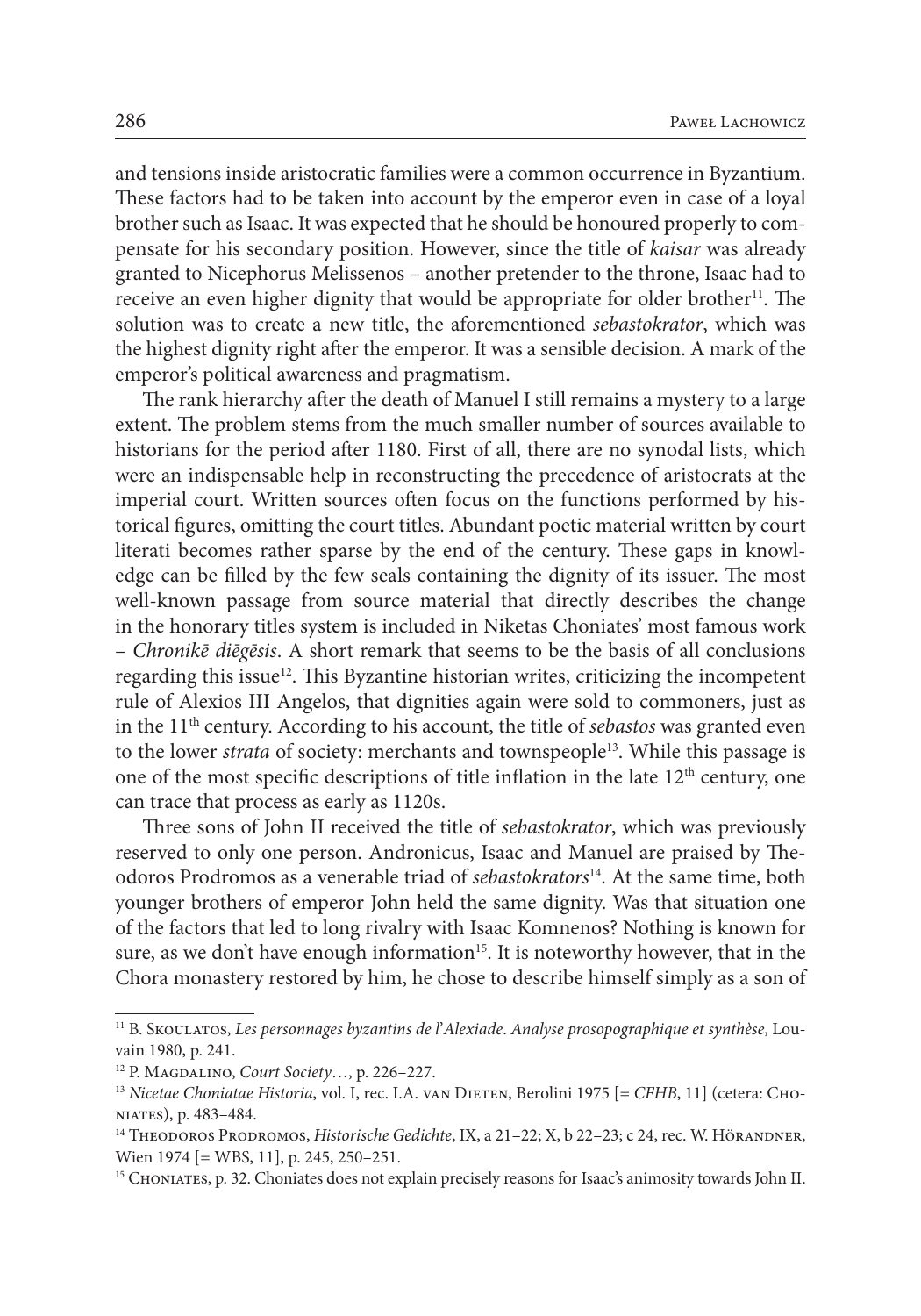Alexios I, completely omitting the title of *sebastokrator* as if it was not significant enough to mention<sup>16</sup>. This process of dropping official ranks in favour of genealogical adjectives such as *gambros*, *adelphos*, *exadelphos* etc., is observable during the reign of Manuel I and was already described in scholarly works<sup>17</sup>.

Choniates' comment on the fall of court ranks significance shows only the rear end of that long and progressive inflation of court titles. Given that the dignity of *sebastos* was a Hellenized form of the word *augustus* and as such was reserved exclusively for the most illustrious persons at the court, it is striking that from the mid-11<sup>th</sup> to the late 12<sup>th</sup> century it lost so much of its value<sup>18</sup>. In face of these facts it might be tempting to assume that this process touched on the whole hierarchy of titles to the same extent. However, while *sebastos* has indeed lost its high rank, the situation of higher titles cannot be generalized in that way. Top layer of the hierarchy has to be perceived separately as its own entity, more rigid in its principles and therefore less prone to changes. *Sebastohypertatos* and following it higher ranks were reserved to a much smaller circle of aristocrats. The main focus of this article is to check to what extent said inflation affected that group in the years 1180–1204.

Let's start the analysis of that problem by examining the situation just before the death of Manuel I. At that point in time we can identify only one *sebastokrator*  $-$  Alexios Komnenos<sup>19</sup>. He was one of the illegitimate sons of the emperor, recognized later by Manuel. Noteworthy is almost complete absence of people with titles attributed to sons-in-law. By 1180 all of the emperor's brothers-in-law and previous bearers of those ranks were already dead. Those titles were most likely vacant for a long period. That was until the marriage of Maria Komnene, Manuel's daughter, with Renier of Montferrat. Since Maria was the eldest and only legal daughter of the emperor, her husband in accordance with the usual custom, received the title of *kaisar*, just as John Rogerios Dalassenos (husband of the eldest daughter of John II) and Nicephorus Bryennios (only after the death of Alexios  $I)^{20}$ . It's worth mentioning that when Maria Komnene was previously engaged to Hungarian prince Bela (Alexios), he did not receive the title of *sebastokrator*, which would equate him with the emperor's illegitimate son. Instead, Manuel devised a new title  $-$  *despotes*, which elevated the position of the would-be son-in-law and heir<sup>21</sup>.

<sup>&</sup>lt;sup>16</sup> K. LINARDOU, *Imperial Impersonations: Disguised Portraits of a Komnenian Prince and his Father*, [in:] *John II Komnenos*…, p. 157–158.

<sup>17</sup> P. Magdalino, *The Empire of Manuel I Komnenos*, *1143*–*1180*, Cambridge 1993, p. 182–183; idem, *Court Society*…, p. 230.

<sup>18</sup> L. Stiernon, *Notes de titulature et de prosopographie byzantines*. *Sébaste*…, p. 226–227; N. Kanev, *Byzantine Rank Hierarchy in the 9th*–*11th Centuries*, SCer 8, 2018, p. 162–164.

<sup>19</sup> K. Βάρζος, *Η γενεαλογία*…, vol. II, p. 482.

<sup>20</sup> L. Stiernon, *Notes de titulature et de prosopographie byzantines*. *A propos*…, p. 188–189.

<sup>21</sup> Kinnamos, p. 215; N. Oikonomidēs, *Pictorial Propaganda in XIIth c*. *Constantinople*, [in:] *Society*, Culture and Politics in Byzantium, ed. IDEM, Aldershot 2005, p. 97.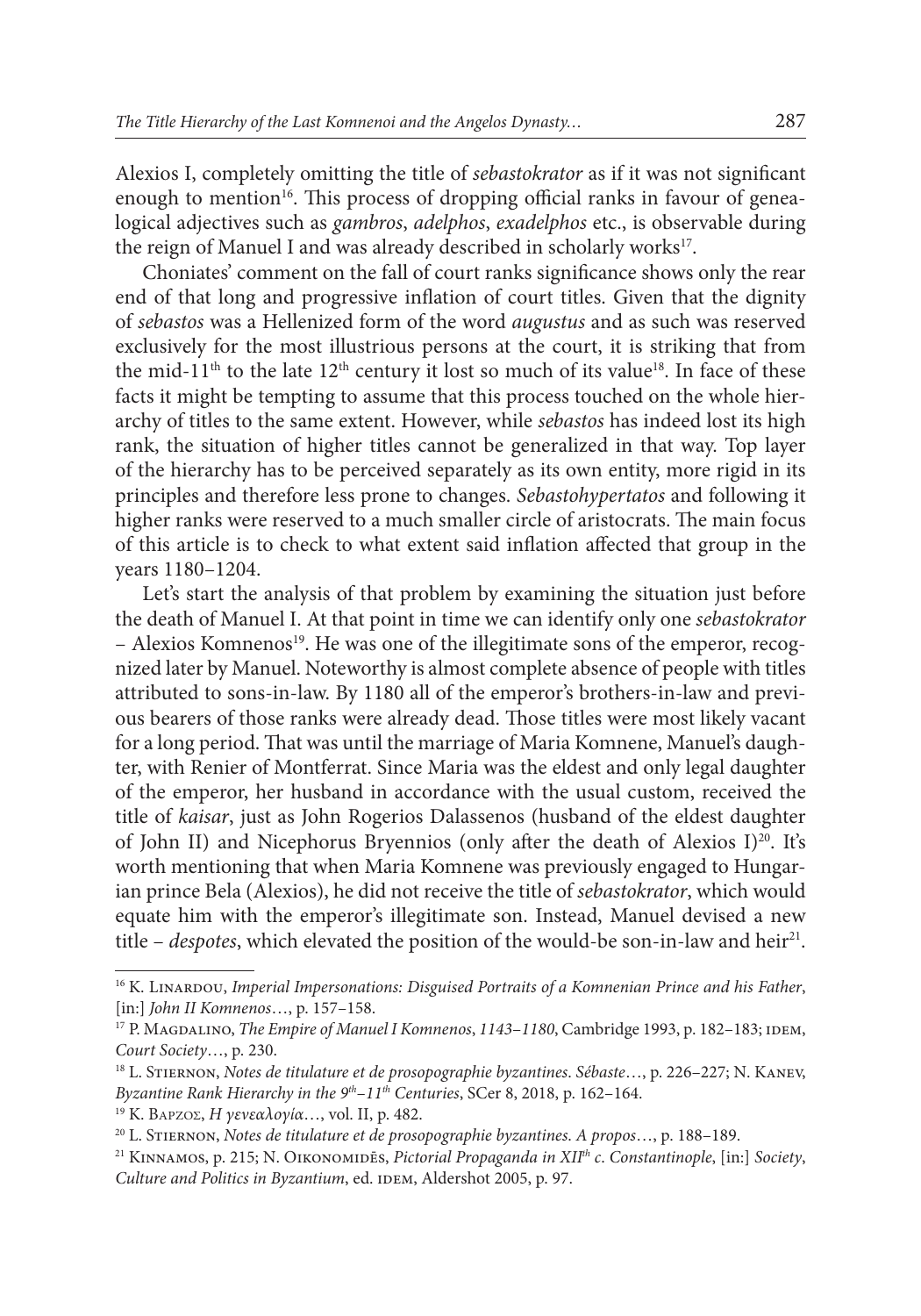Yet, when Bela returned to Hungary, Maria's husband did not receive that title but the one of *kaisar*, because by that time empress gave birth to long awaited successor – Alexios.

The death of Manuel Komnenos and the regency period initially did not bring any significant changes in this matter. The accession to the throne of Andronicus and the death of Alexios II marks the first period when one can observe some changes in the Komnenian title hierarchy. However, the new emperor in this respect was not a revolutionary. His actions did not break with the order established by his grandfather at the end of the  $11<sup>th</sup>$  century. During his short reign, he followed the same patterns of dynastic policy as his predecessors $2^2$ . The differences come from the circumstances of his reign. Andronicus did not have a large family. His only brother lived outside the empire<sup>23</sup>. His sisters remained either irrelevant at the court or were already dead by that time $24$ . All his attention was therefore focused on the offspring who he tried to establish as successors, after the annihilation of the dynastic line of John II Komnenos. Here too circumstances didn't favour Andronicus. He only had three legal descendants, and none of them were *porphyrogennetoi*25. He had two sons: Manuel and John. Having only one legal daughter, Maria, he was also, greatly limited in his capabilities of creating family alliances with the aristocracy.

Titles awarded to his children did not deviate from the rules adopted in the empire so far. The eldest son, Manuel, received the title of *sebastokrator*, probably as a form of compensation for not being appointed as successor<sup>26</sup>. The younger son and designated heir John Komnenos was co-emperor and although there are no specific references to his title, we could assume with some probability that he was granted the position of *despotes* – a title reserved for successors<sup>27</sup>. The dignity of *sebastokrator* at least for some time also belonged to illegitimate son of Manuel – Alexios Komnenos granted to him definitely before 1180. When Andronicus deprived him of his sight, he was also stripped of any rank<sup>28</sup>.

<sup>22</sup> J.-C. Cheynet, *Pouvoir et contestations à Byzance (963*–*1210)*, Paris 1990, p. 433.

<sup>23</sup> John Komnenos was the first son of *sebastokrator* Isaac Komnenos. He abandoned the Byzantine Empire and spent his life in Sultanate of Ikonion, cf.: CHONIATES, p. 35–36.

<sup>&</sup>lt;sup>24</sup> The date of death of Maria and Anna, two sisters of Andronicus, is unknown. They don't appear in the sources past 1180, cf.: K. Βάρζος, *Η γενεαλογία*…, vol. I, p. 488, 492.

<sup>25</sup> That was rather unfavourable situation. The special status of *porphyrogennetos* gave a person stronger claim to the throne. The Komnenian dynasty paid special attention to this custom, as it's indicated by the number of dynasty members born in purple, at that time, cf.: P. MAGDALINO, *The Empire of Manuel*…, p. 244.

<sup>&</sup>lt;sup>26</sup> Manuel was not designated as successor, because of AIMA prophecy that led Andronicus to believe that his younger son – John (Ioannes) should be the heir to the throne, cf.: C. BRAND, *Byzantium Confronts the West*, *1180*–*1204*, Cambridge, Mass. 1968, p. 68.

<sup>&</sup>lt;sup>27</sup> There is a certain passus in Niketas Choniates where the author suggests that sons of Andronicus Komnenos received some wealth and dignities taken away from previous owners, but we have no further information about it, cf.: CHONIATES, p. 257.

<sup>&</sup>lt;sup>28</sup> CHONIATES, p. 309.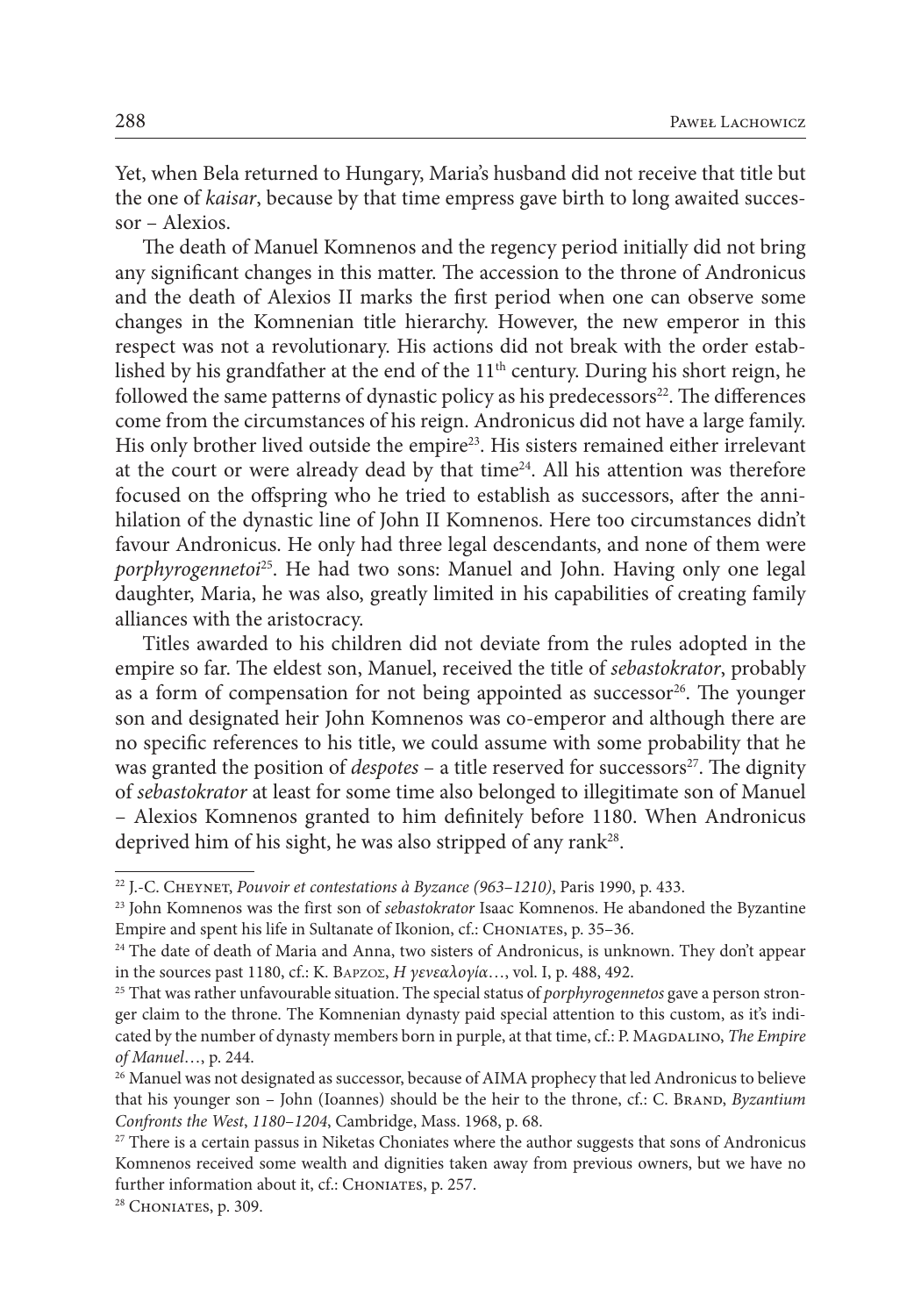Andronicus' daughter Maria was married to a certain aristocrat – Theodoros Synadenos, perhaps, as Konstantinos Varzos suggests, in 118229. It was not a long lasting relationship. Not long after, Synadenos died in mysterious circumstances30. It cannot be determined if Andronicus was involved in this case or not. Soon enough Maria was married again, this time with a certain Romanos *doux* of Dyrrachion. This marriage did not last long either and most likely ended abruptly with his death during the coup d'état of Isaac Angelos in September 1185<sup>31</sup>. Were Maria's spouses granted any title during their short marriage? Unfortunately, we do not have any evidence in that regard. Even the exact identity of Romanos is unknown. We can only presume that, following the logic of previous emperors, they could have received the title of *kaisar*, which was vacant at that time after the deaths of Maria Komnene (daughter of Manuel I) and Renier of Montferrat.

Andronicus had two other, illegitimate children. His daughter – Eirene Komnene married the already mentioned illegitimate son of Manuel, so for some time she enjoyed the title of *sebastokratorissa* before she was banished by her father<sup>32</sup>. The younger child – Alexios, reached legal age of 15 only in 1185, so he probably did not receive any dignity before the fall of his father's regime<sup>33</sup>.

The title of *panhypersebastos* was given to Constantine Makrodoukas who was a husband of Anna – sister of Andronicus' mistress Theodora Komnene Vatatzes34. He wasn't *de iure* his brother-in-law, since Theodora wasn't formally a wife of the emperor but that clearly wasn't an obstacle. That's all information available in regards to that layer of ranks, in the discussed two year long period. There are no references to any *proto*-/*sebastohypertatos* found in sources, meaning that these titles were most likely vacant.

This overview of the title hierarchy at Andronicus' court shows that despite his unprecedented, brutal and highly pragmatic politics he was not a revolutionary in terms of dynastic policy and court titles management. Far from it, in his actions one can see that he was following the patterns set by his predecessors. His management of high court dignities does not differ drastically from the previous times. The new emperor elevated his immediate family to the highest ranks, and his activities were concentrated on building a new, faithful aristocratic group, in place of the previous one centred around Manuel's family. The circumstances faced by the new emperor were different from those of his predecessors. Elite dignities still played essential role on his court and there are no signs of inflation in that short

<sup>29</sup> K. Βάρζος, *Η γενεαλογία*…, vol. II, p. 533.

<sup>30</sup> Eustathios of Thessaloniki, *The Capture of Thessaloniki*. *A Translation with Introduction and Commentary*, ed. et trans. J.R. Melville Jones, Canberra 1988 [= BAus, 8] (cetera: Eustathios), p. 28. <sup>31</sup> J. Dudek, *"Cała Ziemia Dyrracheńska*" *pod panowaniem bizantyńskim w latach 1005*–*1205*, Zielona Góra 1999, p. 165.

<sup>&</sup>lt;sup>32</sup> CHONIATES, p. 309.

<sup>&</sup>lt;sup>33</sup> EUSTATHIOS, p. 64.

<sup>34</sup> Choniates, p. 313–314.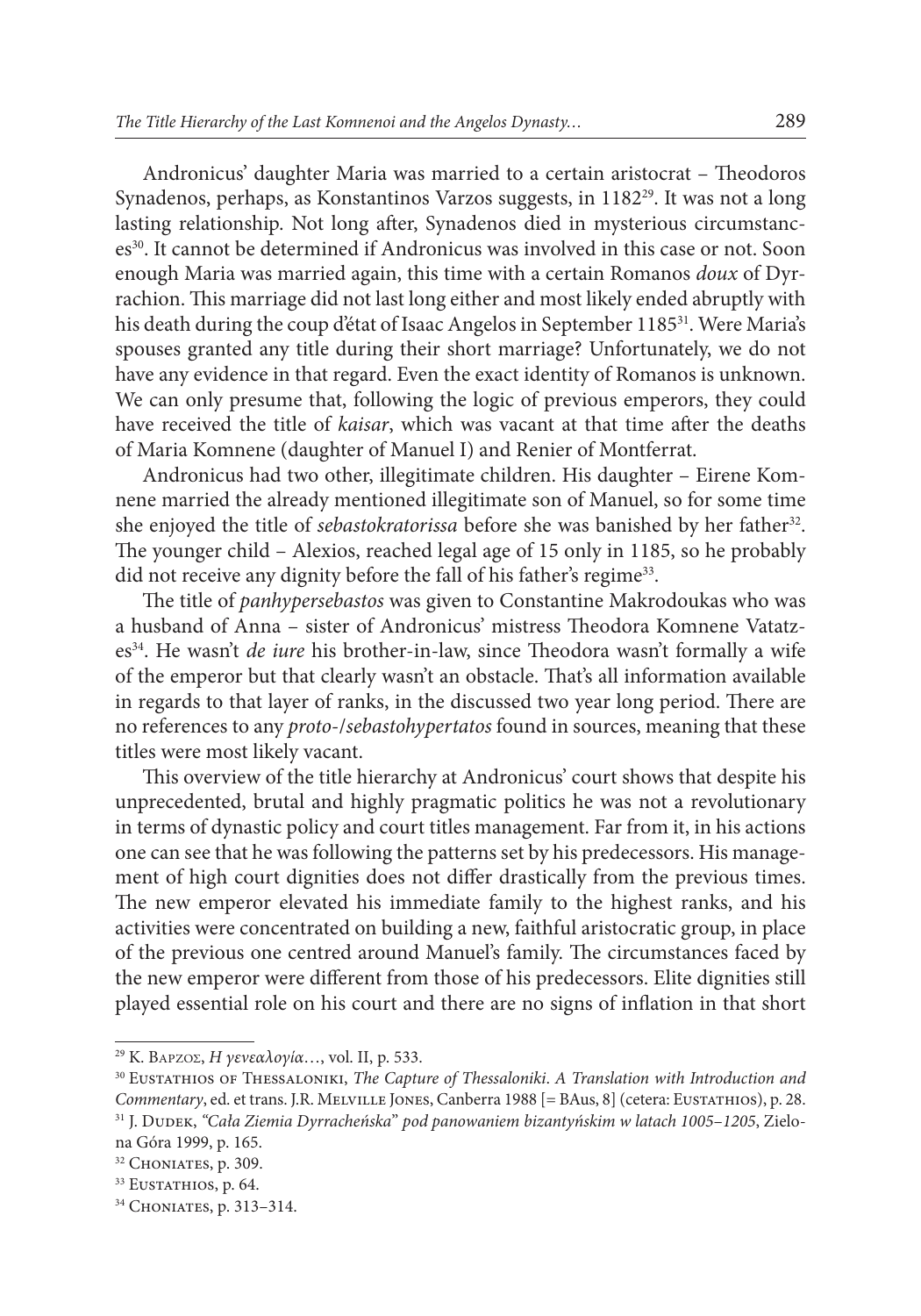period. Andronicus Komnenos at least in that regard pursued the same policy as his grandfather and high court ranks still maintained its elite and strictly consanguineal character<sup>35</sup>.

# **Table 1**

| Despotes                 | John Komnenos?                                        |
|--------------------------|-------------------------------------------------------|
| Sebastokrator            | Manuel Komnenos<br>Alexios Komnenos (son of Manuel I) |
| Kaisar                   | Theodoros Synadenos?<br>Romanos doux of Dyrrachion?   |
| Panhypersebastos         | Constantine Makrodoukas                               |
| Proto-/Sebastohypertatos | Vacant?                                               |

# **The upper part of the title hierarchy of Andronicus I Komnenos (1183–1185)**

The coup of Isaac Angelos in September 1185 is a clear turning point not only in the political history of the empire, but also in the title hierarchy of the court. It is important to underline that Isaac, being an adversary of Andronicus and his allies, did not support his family and clients. His victory led to a total defamation of the previous group in power<sup>36</sup>. This meant that unlike the previous emperors of the Komnenian dynasty (including partially Andronicus Komnenos), there was no direct continuity between the aristocrats holding high court titles before and after 1185. All persons with the dignities of *sebastokrator*, *kaisar* and lower, have lost their position<sup>37</sup>. The only exception seems to be Alexios Branas, who was not affected by this infamy. During the dramatic events that happened in Constantinople,

<sup>&</sup>lt;sup>35</sup> The interpretation of Andronicus' motives and policy requires further research. His short, turbulent reign had a significant impact both on internal and external situation of the empire. For many years a persisting point of view on his actions was strongly dependent on biased testimony of Niketas Choniates and Eustathios of Thessalonika. Alexander Kazhdan saw Andronicus as a leader of antiaristocratic group, cf.: А.П. Каждан, *Социальный состав господствующего класса Византии XI*–*XII вв*., Москва 1974, p. 264. Jean-Claude Cheynet contradicted this idea, cf.: J.-C. Cheynet, *Pouvoir*…, p. 433.

<sup>36</sup> Choniates, p. 355–356.

<sup>&</sup>lt;sup>37</sup> According to Choniates' narrative Branas was dispatched by Andronicus around summer of 1185. By September he was most likely still in Thrace and was not involved in the rebellion of the Angeloi, cf.: Choniates, p. 318, 358.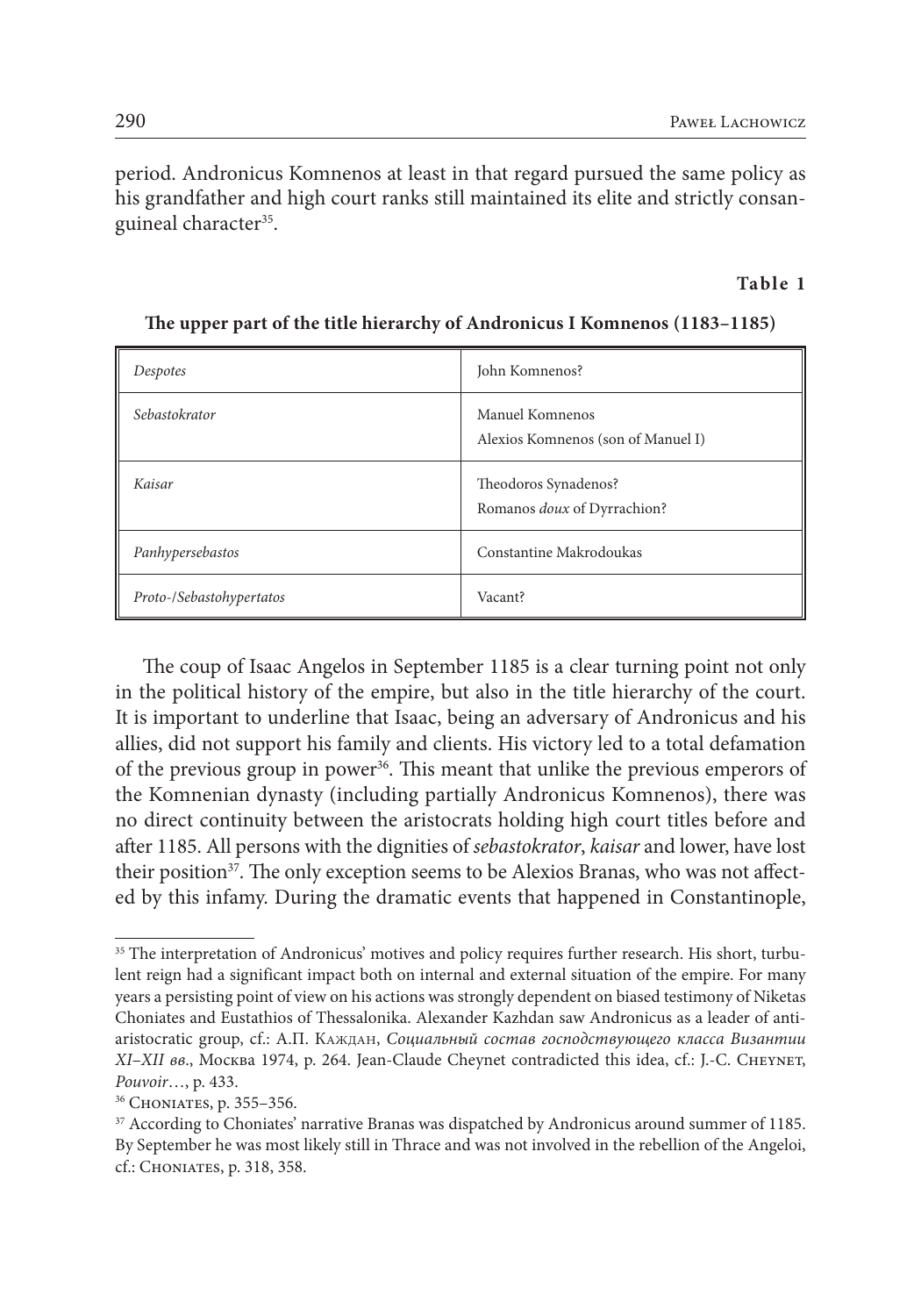he was still in command of an army sent to stop Norman invasion and succeeded in driving them off the empire<sup>38</sup>. Because of this, the newly crowned emperor was willing to turn a blind eye to his loyalty to the previous ruler, especially since Branas had an army under his command<sup>39</sup>. Consequently, it can be assumed with a high degree of probability that Branas not only retained his position after the overthrow of Andronicus, but was even raised to a higher rank of *panhypersebastos* by Isaac II<sup>40</sup>.

Other seals of Alexios Branas contain also the lower titles of the court hierarchy. Those dated to the reign of Manuel Komnenos specify the dignity of *sebastos* at that time41. The position of *protosebastos* attested by one of them was probably conferred on Alexios at a later date, but certainly before he was awarded the title of *panhypersebastos*. Titles were always awarded as a form of advancement on the social ladder of the empire. It can therefore be assumed that the seal with the title of *protosebastos* may date from the reign of Andronicus Komnenos<sup>42</sup>.

Aside from Branas, Isaac's assumption of power brought new people to court elite and titles were redistributed. The new emperor, in contrast to his predecessor, had a much larger family that at least in theory provided him a better base for the construction of a loyal party<sup>43</sup>. He had five brothers. Four of them were blinded by Andronicus but still remained quite active at the court. He also had two married sisters and an uncle, John Doukas who was at the time the senior member of the Angelos family<sup>44</sup>. Unsurprisingly he rewarded them with highest honours, but the choice of titles turns out to be quite puzzling.

<sup>41</sup> <https://pbw2016.kdl.kcl.ac.uk/boulloterion/3044/> [20 IV 2021].

<sup>38</sup> P. Stephenson, *Byzantium*'*s Balkan Frontier*. *A Political Study of the Northern Balkans*, *900*–*1204*, Cambridge 2004, p. 287–288.

<sup>39</sup> Niketas Choniates describes Branas disposition towards Isaac as full of contempt. Just after the fall of Andronicus, when he was still in command of forces at the end of 1185 he revealed his imperial ambitions. Isaac decision of granting him the title of *panhypersebastos* could have been an attempt to ease the situation and improve relations with that subversive aristocrat, cf.: CHONIATES, p. 376–377.

<sup>40</sup> A single seal of Alexios Branas *panhypersebastos* is sometimes identified as coming from the years 1183–1185. This date doesn't seem to be correct. As it was mentioned earlier, during the reign of Andronicus I, the rank of *panhypersebastos* was already occupied by Constantine Makrodoukas and it seems very unlikely that Branas received the same title, especially since he was only distantly related to Andronicus, cf.:<https://pbw2016.kdl.kcl.ac.uk/boulloterion/5256/>[20 IV 2021]; CHONIATES, p. 313–314. See also: J.-C. Cheynet, *Pouvoir*…, p. 437.

<sup>42</sup> <https://pbw2016.kdl.kcl.ac.uk/boulloterion/5899/> [20 IV 2021].

<sup>&</sup>lt;sup>43</sup> The family of Isaac Angelos however proved to be unreliable and untrustworthy. Cf.: C. BRAND, *Byzantium Confronts*…, p. 96–97.

<sup>44</sup> John Doukas was the oldest child of *sebastohypertatos* Constantine Angelos, cf.: K. Βάρζος, *Η γενεαλογία*…, vol. I, p. 641.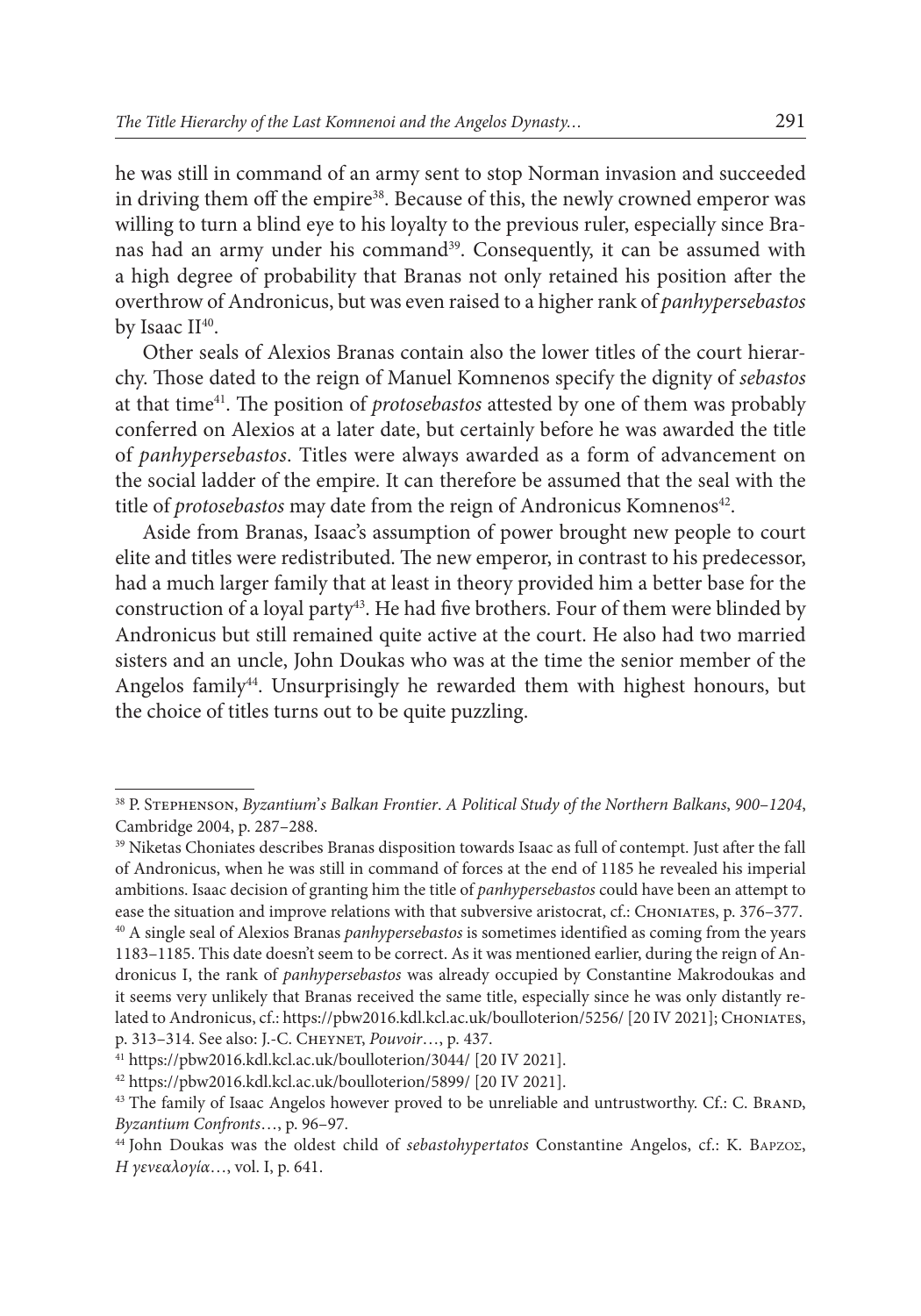The title of *sebastokrator* was given to John Doukas – the emperor's uncle and alternative candidate for the throne during the September insurrection in 118545. Again, it can be understood as a compensation for imperial title. Doukas had a righteous claim to the throne, as he was the oldest member of the Angelos family at that time and was well qualified for exercising power. The only reason that he was not chosen is because the people of Constantinople rejected him on account of his old age<sup>46</sup>. Undoubtedly it was a reasonable decision to reward him with a high dignity and keep his actions in check, since as it is known he did not abandon his imperial ambitions<sup>47</sup>. Apart from him next persons at the court raised to this rank were Isaac's older brothers: blinded by Andronicus, Constantine Angelos Komnenos and the future emperor Alexios Angelos<sup>48</sup>.

The situation becomes puzzling, however, in the case of Isaac's three other brothers. John, Michael and Theodoros Angelos received the titles of *kaisar*, which is indicated by their seals<sup>49</sup>. This would mean a complete break with the current policy of giving only one *kaisar* title to one person at a time and handing it over to another aristocrat at the time of the death of the previous bearer. In addition, this title up to that point in time was reserved exclusively for brothers-in-law or sonsin-law of the emperor. Isaac Angelos was the first ruler to abandon this custom. It seems that his fourth and fifth brother – Michael and Theodoros Angelos – never received the rank of *sebastokrator*.

Even more perplexing is the position of John Angelos. If the order of seniority of Isaac's brothers is correct, then Constantine was the oldest one, followed by John, Alexios, Michael, Theodoros and lastly Isaac<sup>50</sup>. As it was mentioned before, Alexios and Constantine received the rank of *sebastokrator*. In this case one can ask why John who was second in seniority was apparently granted just the title

<sup>45</sup> Choniates, p. 343.

<sup>&</sup>lt;sup>46</sup> CHONIATES, p. 345; A. KALDELLIS, *How to Usurp the Throne in Byzantium: The Role of Public Opinion in Sedition and Rebellion, [in:] Power and Subversion in Byzantium, ed. D. ANGELOV, M. SAXBY,* New York 2016, p. 43–56.

<sup>47</sup> Choniates, p. 374. A recurring theme in the history of the Komnenos "clan" is the inheritance of imperial ambitions. Doukas claims were transmitted to his sons. Constantine Angelos rebelled against Isaac II Angelos and so did Michael Doukas Komnenos Angelos during Alexios III reign, cf.: Choniates, p. 435, 529.

<sup>&</sup>lt;sup>48</sup> M. BACHMANN, F. DÖLGER, Die Rede des μέγας δρουγγάριος Gregorios Antiochos auf den Sebas*tokrator Konstantinos Angelos*, BZ 40.2, 1940, p. 364; <http://pbw2016.kdl.kcl.ac.uk/boulloterion/86/> [20 IV 2021].

<sup>49</sup> There is one seal of *kaisar* John Angelos: <https://pbw2016.kdl.kcl.ac.uk/boulloterion/3051/> [20 IV 2021]; and one seal of *kaisar* Michael Angelos: <https://pbw2016.kdl.kcl.ac.uk/boulloterion/3050/> [20 IV 2021]. Theodoros is not attested as *kaisar*, however we can assume that he received the same rank as his other brothers, cf.: K. Βάρζος, *Η γενεαλογία*…, vol. II, p. 806.

<sup>50</sup> Isaac II Angelos is the only one from among his brothers with attested date of birth (September 1156). It is mentioned by Choniates, cf.: Choniates, p. 596. His younger siblings dates of birth can only be estimated, cf.: K. Βάρζος, *Η γενεαλογία*…, vol. II, p. 716.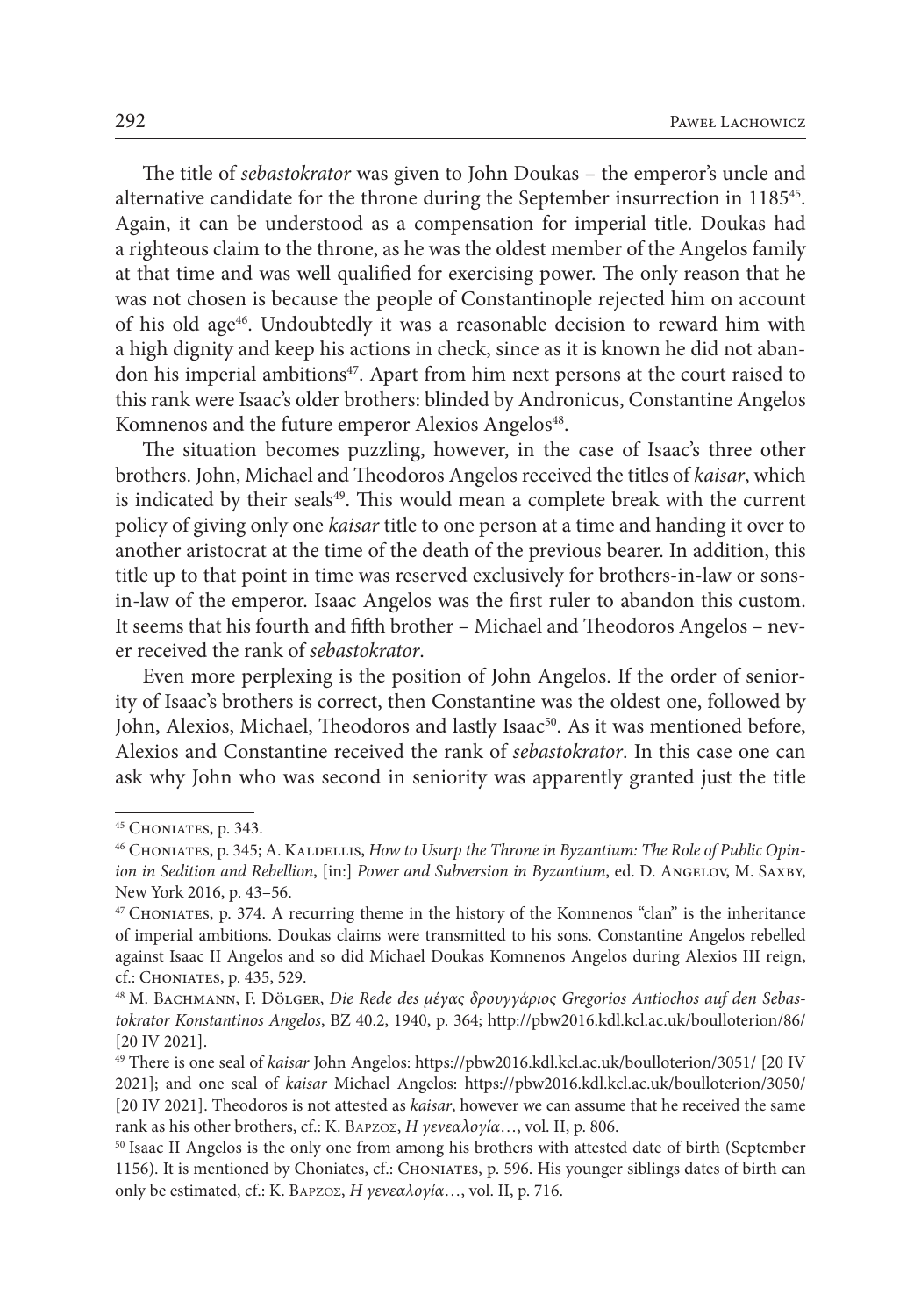of *kaisar*? The problem was addressed by K. Varzos, who assumed that he was later on raised to the rank of *sebastokrator*<sup>51</sup>. The motives that led Isaac II to that decision are enigmatic, especially since the written sources gives hardly any background about Angelos' brothers aside from Alexios and Constantine. To resolve this problem we shall have to wait for more evidence in form of seals or for reinterpretation of already available sources. Undeniably there were some quarrels among the Angeloi but their true nature will have to remain a mystery for the time being.

These are not the only problems that one faces in trying to analyze the title hierarchy of Isaac II. It is also known that the title of *kaisar* was held by Conrad of Montferrat due to his marriage to Theodora Angelina, the emperor's sister<sup>52</sup>. That was not for long, because shortly after the rebellion of Alexios Branas, Conrad left the Byzantine Empire. In the early years of Angelos' reign, the title of *kaisar* was also given to blinded Alexios Komnenos – Manuel's illegitimate son, already mentioned $53$ . About the same time, the husband of Isaac's sister – Eirene, was another person to be awarded the title of *kaisar*<sup>54</sup>. His name was John Kantakouzenos – yet another aristocrat blinded by Andronicus Komnenos<sup>55</sup>. Choniates' narrative shows that he received this title before Conrad of Montferrat left, which confirms that there was more than one *kaisar* at the same time56. In such a situation it is hardly surprising that Conrad was dissatisfied with his position at the court of the Angeloi. As Choniates writes, he gained nothing from his affinity to the emperor, apart from the insignia appropriate for the *kaisar*<sup>57</sup>. This comes as no surprise, because higher number of so well-endowed aristocrats meant that the title lost some of its prominence during that time. Behind prestigious name and ceremonial, there were no tangible benefits in the form of military or administrative offices. Conrad may not have received any financial benefits that were usually accompanying the title.

Isaac II Angelos had only two daughters – Eirene and Anna-Euphrosyne. However, unlike the emperors of the Komnenian dynasty, he pursued a slightly different matrimonial policy. His main focus was not put on great aristocratic families and the creation of interfamilial alliances. Instead, he paid much more attention to foreign policy and opportunities among the western neighbours of Byzantium.

<sup>51</sup> K. Βάρζος, *Η γενεαλογία*…, vol. II, p. 725.

<sup>52</sup> Choniates, p. 382–383.

<sup>&</sup>lt;sup>53</sup> CHONIATES, p. 426.

<sup>54</sup> Choniates, p. 374–375.

<sup>55</sup> Choniates, p. 258; D. Nicol, *The Byzantine Family of Kantakouzenos (Cantacuzenus) ca*. *1100*–*1460*. *A Genealogical and Prosopographical Study*, Washington 1968 [= DOS, 11], p. 5–7.

<sup>56</sup> John Kantakouzenos was a commander during the first uprising of Peter and Asan before being replaced by Alexios Branas. That means he was already *kaisar* before Conrad of Montferrat left the Byzantine Empire, cf.: CHONIATES, p. 375-376.

<sup>57</sup> Choniates, p. 395; E. Piltz, *Middle Byzantine Court Costume*, [in:] *Byzantine Court Culture from 829 to 1204*, ed. H. Maguire, Washington D.C. 1997, p. 41.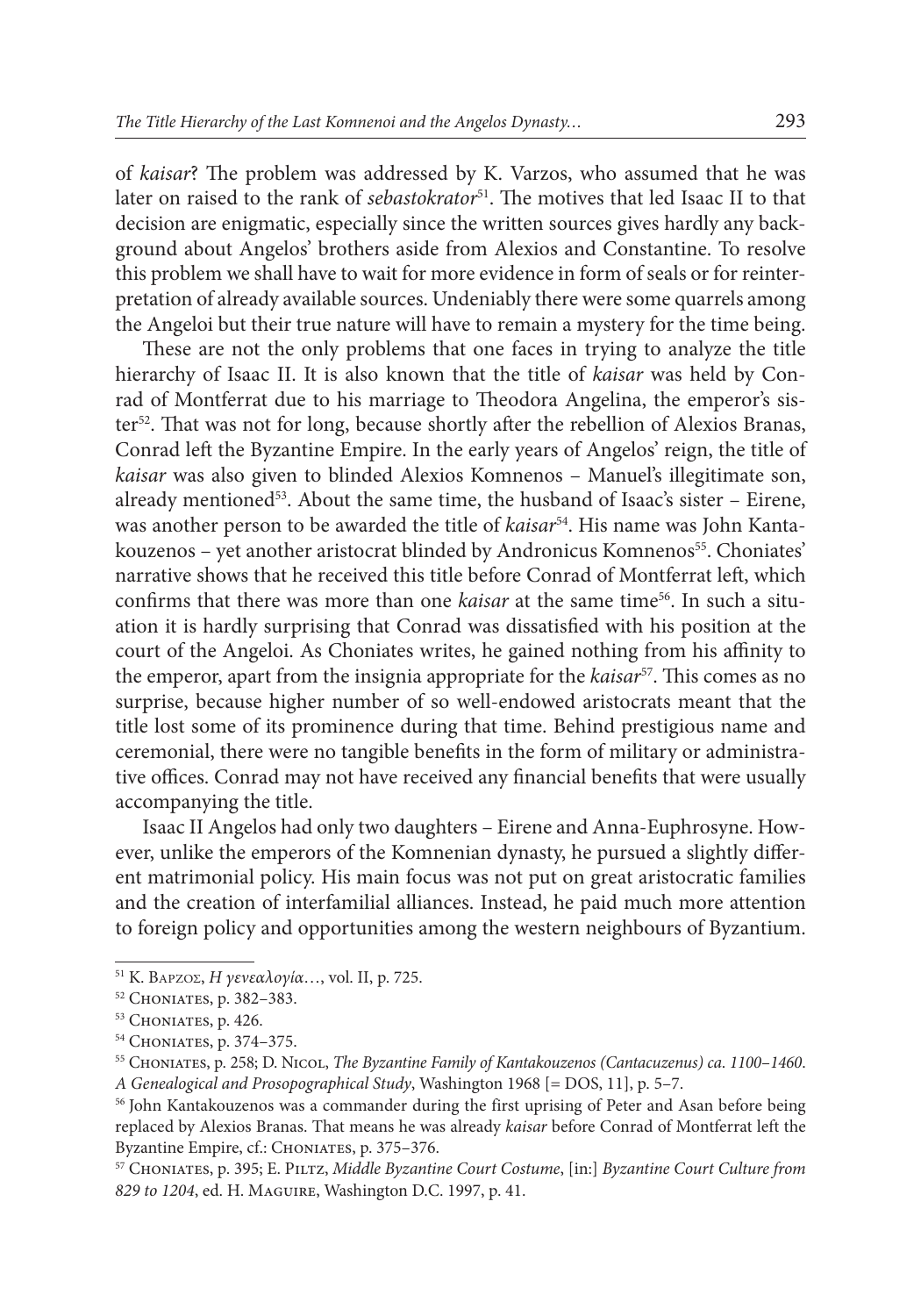It was a more sensible approach considering very difficult situation on the empire's north-west flank after the death of Manuel I. Therefore, it is not surprising that Eirene was married to Roger III of Sicily, and later to Philip of Swabia58. While Anna-Euphrosyne married the Ruthenian prince Roman the Great<sup>59</sup>. Of course, the emperor's sons-in-law, being foreign rulers did not receive court titles in this case60. Which means that the dignities of *panhypersebastos* and lower variants may have remained empty after the death of Alexios Branas. In any case, no further information exists about them during the period from 1185 to 1195.

### **Table 2**

| Sebastokrator            | John Doukas<br>Alexios Angelos<br>Constantine Angelos Komnenos<br>John Angelos (later period)                                                                   |
|--------------------------|-----------------------------------------------------------------------------------------------------------------------------------------------------------------|
| Kaisar                   | John Angelos (early during Isaac's reign)<br>Michael Angelos<br>Theodoros Angelos<br>John Kantakouzenos<br>Alexios Komnenos<br>Conrad of Montferrat (1185-1187) |
| Panhypersebastos         | Alexios Branas (1185-1186/7)                                                                                                                                    |
| Proto-/Sebastohypertatos | Vacant?                                                                                                                                                         |

**The upper part of the title hierarchy of Isaac II Angelos (1185–1195)**

The coup of Alexios Angelos in 1195 did not bring about great changes, at least in the group of the emperor's siblings. There is no indication that younger brothers were contesting the authority of the new emperor. It seems, therefore, that they retained their titles of *sebastokrator* and *kaisar*. The information available in the sources is very sparse. We don't know much about them aside from the fact that

<sup>58</sup> K. Βάρζος, *Η γενεαλογία*…, vol. II, p. 814; Choniates, p. 481.

<sup>&</sup>lt;sup>59</sup> Regarding the marriage of Anna-Euphrosyne Angelina see especially: H. GRALA, *Drugie małżeństwo Romana Mścisławicza*, SOr 31.3–4, 1982, p. 115–127; A. Maiorov, *The Daughter of a Byzantine Emperor* – *the Wife of a Galician*-*Volhynian Prince*, Bsl 72, 2014, p. 188–233.

<sup>&</sup>lt;sup>60</sup> There are some exceptions to this rule. Venetian doge Domenico Silvio was according to Anna Komnene granted the title of *protosebastos* by Alexios I, cf.: Komnene, VI, 5, 10, p. 178. Another example is Stefan "the First Crowned" Nemanjić, cf.: note 56.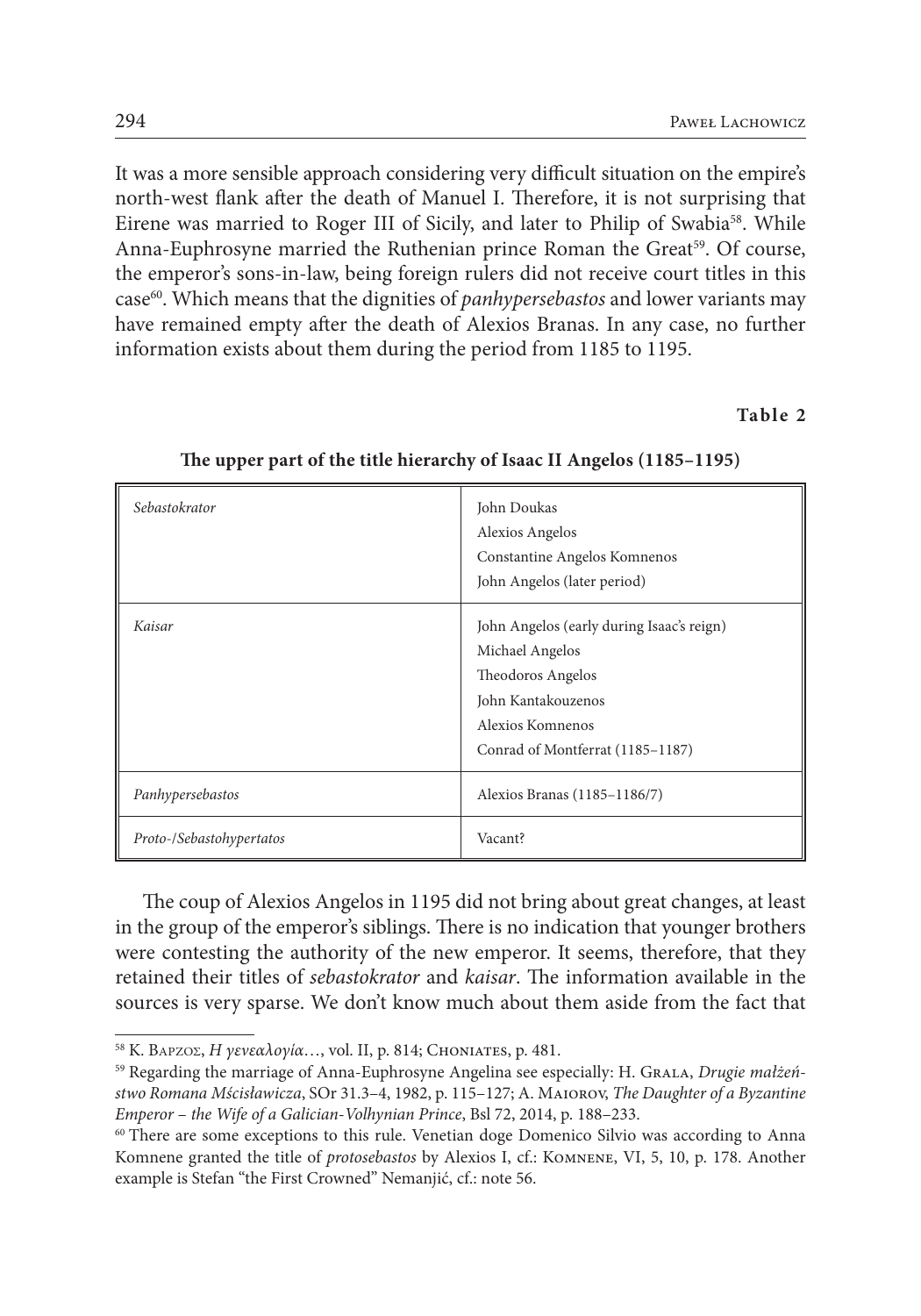they were still alive at least until 119961. However, this absence of data proves that none of Alexios' brothers caused issues, so the new emperor had no reason to strip them of their titles given by predecessor.

The title of *sebastokrator* was given to certain Isaac Vatatzes Komnenos, the first husband of Anna Angelina daughter of Alexios III. It was possibly also at this time that Stefan Nemanjić, the husband of Eudocia Angelina, received that rank<sup>62</sup>. Undoubtedly some elite value was lost in the process as the title was given now not only to children and siblings but also to emperor's sons-in-law. Yet still, it was reserved only for a very small group of those closely related and loyal to the ruler<sup>63</sup>.

A noticeable change took place among the emperor's closest sons-in-law. He faced a serious dilemma that influenced his dynastic policy. He had no sons and no heir, so according to Byzantine custom, the eldest daughter was expected to continue the dynasty through her husband.

This troublesome situation forced Alexios to take close care when choosing appropriate candidates for successors. He rejected the claims of Manuel Kamytzes, John Doukas and numerous nephews to their discontent and married off his two older daughters – Eirene and Anna, to loyal aristocrats. The youngest Eudocia was already married to Stefan "the First Crowned" – grand prince of Serbia<sup>64</sup>. Eirene was officially recognized as the heir of Alexios. According to the account of Nicephorus Gregoras, he ordered her to wear red shoes – the mark of imperial power<sup>65</sup>. She and Anna were married twice. Originally, the husband of the eldest sister was Andronicus Kontostephanos, and the of the younger was the aforementioned *sebastokrator* Isaac Vatatzes Komnenos.

<sup>61</sup> V. Laurent, *Le sébastocrator Constantin Ange et le péplum du musée de Saint*-*Marc à Venise*, REB 18, 1960, p. 213; K. Βάρζος, *Η γενεαλογία*…, vol. II, p. 725–726.

<sup>&</sup>lt;sup>62</sup> Б. Ферјанчић, *Севастократори у Византији*, *ЗРВИ* 11, 1968, p. 167-169. Eudocia Angelina was married to Stefan "the First Crowned" before Alexios III became the emperor. I find it doubtful that Nemanjić was given the title of *sebastokrator* immediately after the marriage. Since Eudocia was a daughter of Alexios not Isaac Angelos, I find it much more plausible that the title of *sebastokrator* was given to her husband only after the coup in 1195.

<sup>63</sup> Niketas Choniates writes that Alexios V Doukas confiscated goods belonging to wealthy *kaisars* and *sebastokrators*. It is noteworthy that he specifically uses the plural form σεβαστοκράτορσι and καίσαρσι. Who were those people? Possibly close relatives and supporters of the Angeloi. In any case the plural form further confirms that the title of *kaisar* was no longer given to one person. Yet the fact that Alexios V confiscated their wealth to fill imperial treasury indicates that both titles remained very prestigious dignities connected with the most influential aristocrats of the empire, cf.: Chonia-TES, p. 566.

<sup>64</sup> The marriage was arranged by Isaac II Angelos, cf.: Choniates, p. 531; V. Stanković, *Stronger than It Appears? Byzantium and its European Hinterland after the Death of Manuel I Komnenos*, [in:] *Byzantium*, *1180*–*1204*. *"The Sad Quarter of a Century*"*?*, ed. A. Simpson, Athens 2015, p. 43–45.

<sup>65</sup> *Nicephori Gregorae Byzantina Historia*, III, 4, vol. I, rec. L. Schopen, Bonnae 1829 [= *CSHB*, 19] (cetera: Gregoras), p. 69.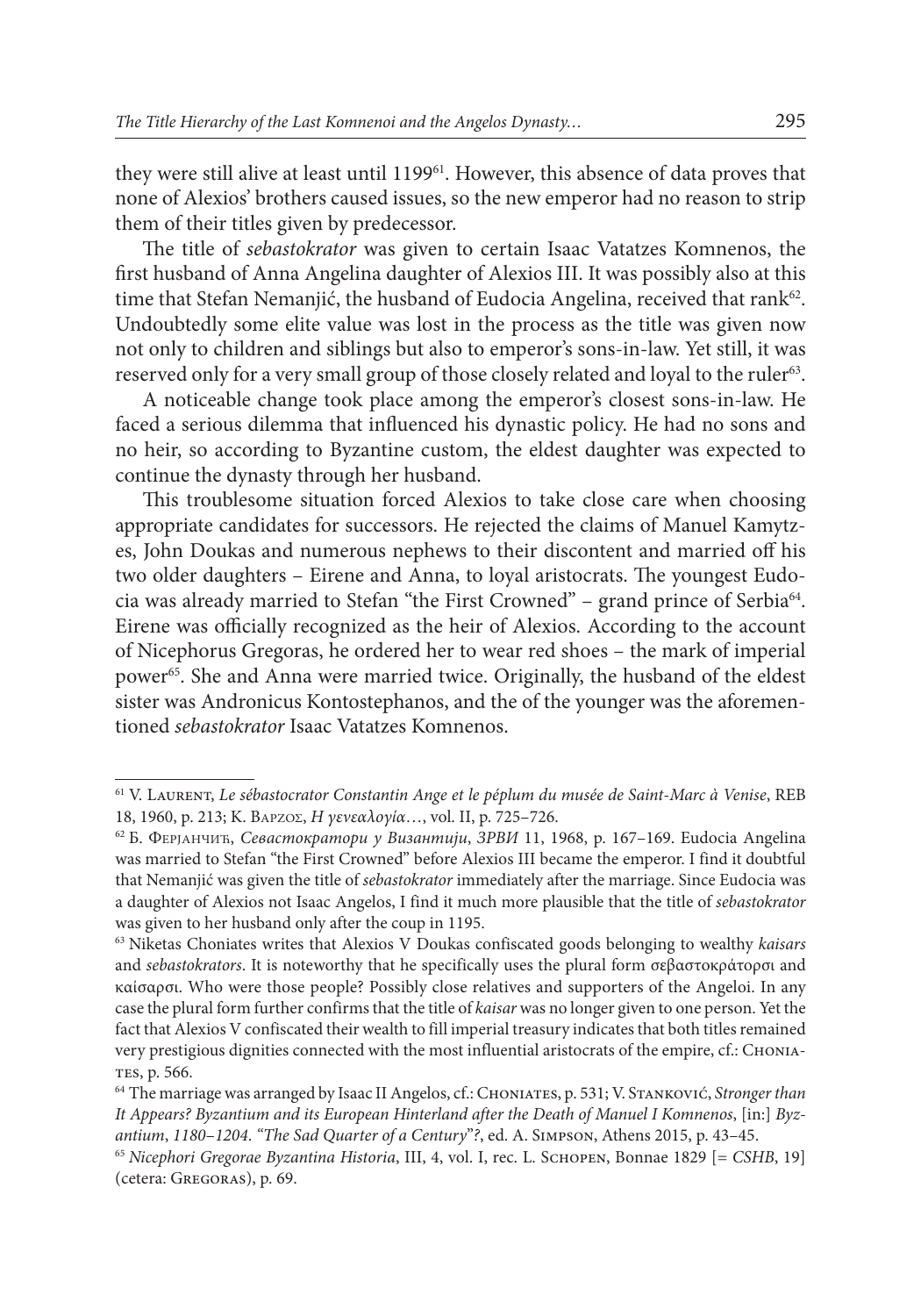Around 1199, they were married again to Alexios Paleologos and Theodoros Laskaris<sup>66</sup>. Paleologos, as the husband of the eldest daughter, received the highest honour in the form of the rank of *despotes*<sup>67</sup>. As for Theodoros Laskaris, on one of the seals he presents himself as an ordinary *sebastos* holding the office of *protovestiarios*68. This seal, however, does not seem to match the period following his marriage to the Emperor's daughter. It would be quite demeaning if he, as one of the most important persons in the state, bare this deprived of all value title, as Choniates points out. However, there is also a seal of Laskaris with the rank of *despotes*69. It's doubtful that he enjoyed this illustrious position at the same time as Alexios Paleologos. Most likely the seal comes from a short period after the death of Paleologos in early 1203, but before Alexios III fled from Constantinople during the Fourth Crusade<sup>70</sup>. For a brief time Theodoros was the true successor, which undoubtedly had influence on his later actions in Anatolia.

Lastly, there is the remaining issue of the titles *panhypersebastos*, *protosebastohypertatos* and *sebastohypertatos* during Alexios' rule. We do not have extensive knowledge in this regard. A single seal of Leo Sgouros is the only clue. It can be dated to the period before he was defeated by Boniface of Montferrat, but after his marriage to Eudocia Angelos<sup>71</sup>. Sgouros was granted by exiled Alexios III the dignity of *sebastohypertatos* – the lowest rank from those granted to sons-in-law. Could that be hinting that the higher one of *panhypersebastos* was occupied at that time? There is no satisfying answer to that question. Sgouros' seal can only prove the continuity of this title hierarchy at the beginning of  $13<sup>th</sup>$  century<sup>72</sup>.

<sup>66</sup> Choniates, p. 508–509. The exact year of wedding ceremony is unclear. Three dates are considered in this case. It is possible that marriage of Angelos' sons-in-law (and directly following it rebellion of Ivanko) took place in 1198, cf.: Р. Радић, *Обласни господари у Византији крајем 12*. *и у првим деценијама 13*. *века*, *ЗРВИ* 24–25, 1986, p. 187–188; Г. Николов, *Самостоятелни и полусамостоятелни владения във възобновеното Българско царство*, *края на XII* – *средата на XIII в*., София 2011, p. 129. Charles Brand dates it to 1199, cf.: C. Brand, *Byzantium Confronts*…, p. 130. Jan-Louis van Dieten and Dimiter Angelov place that event even further, in the early 1200,

cf. Choniates, p. 508; D. Angelov, *The Byzantine Hellene*. *The Life of Emperor Theodore Laskaris and Byzantium in the Thirteenth Century*, Cambridge 2019, p. 19–20.

<sup>67</sup> <https://pbw2016.kdl.kcl.ac.uk/boulloterion/92/>[20 IV 2021]; [https://pbw2016.kdl.kcl.ac.uk/boulloterion/](https://pbw2016.kdl.kcl.ac.uk/boulloterion/5593/) [5593/](https://pbw2016.kdl.kcl.ac.uk/boulloterion/5593/) [20 IV 2021]; Gregoras, III, 4, p. 69.

<sup>68</sup> G. Schlumberger, *Sigillographie de l*'*Empire byzantin*, Paris 1884, p. 672.

<sup>69</sup> <https://pbw2016.kdl.kcl.ac.uk/boulloterion/3058/> [20 IV 2021].

<sup>70</sup> Theodore Skoutariotes notes that Alexios Paleologos died before the fall of Alexios III, cf.: *Ανώνυμου Σύνοψις Χρονική*, rec. K. Sathas, Venetia 1894 [= BGM, 7], p. 450.

<sup>71</sup> Choniates, p. 608.

<sup>72</sup> G. Schlumberger, *Sigillographie*…, p. 698–699.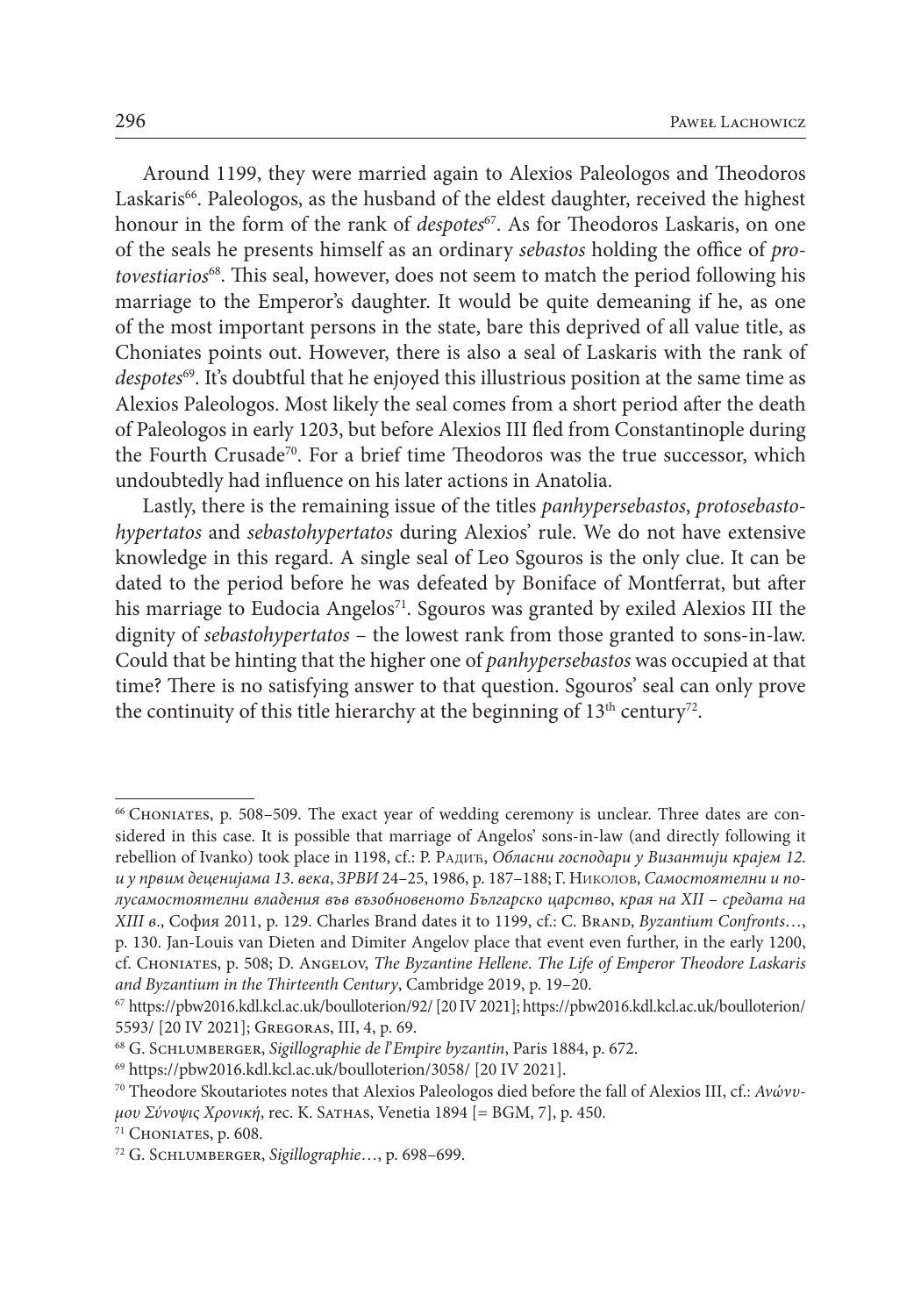### **Table 3**

| Despotes          | Alexios Paleologos (ca. 1199-1203)<br>Theodoros Laskaris (1203)                                                                                                      |
|-------------------|----------------------------------------------------------------------------------------------------------------------------------------------------------------------|
| Sebastokrator     | John Doukas (until his death ca. 1200)<br>Constantine Angelos Komnenos<br>John Angelos<br>Isaac Vatatzes Komnenos (1195–1196)<br>Stefan "the First Crowned" Nemanjić |
| Kaisar            | Michael Angelos<br>Theodoros Angelos<br>Theodoros Laskaris? (ca. 1199-1203)                                                                                          |
| Panhypersebastos  | Vacant?                                                                                                                                                              |
| Sebastohypertatos | Leo Sgouros (1204)                                                                                                                                                   |

**The upper part of the title hierarchy of Alexios III Angelos (1195–1204)**

The analysis of the rank hierarchy at the court of the last Komnenoi and the Angelos dynasty shows that it was undergoing progressive and noticeable transformation at the end of the 12<sup>th</sup> century. Emperors adapted the existing system to their immediate needs. However even in the face of these changes it is apparent that, the upper part of Komnenian rank hierarchy generally retained its elite status, suffering only minor loss of prestige. Even the allegedly inept administration of Alexios III did not change much in this regard. Selling of titles had no effect on the upper part of the hierarchy. In regards to that group, the Angeloi followed the same policy as his predecessors. The whole structure of Komnenian dignities, despite its decay and partial replacement by genealogical terminology, was still in use up to at least the beginning of  $13<sup>th</sup>$  century. Close blood relations with emperor's family and loyalty were still the most important qualities among the bearers of highest court titles.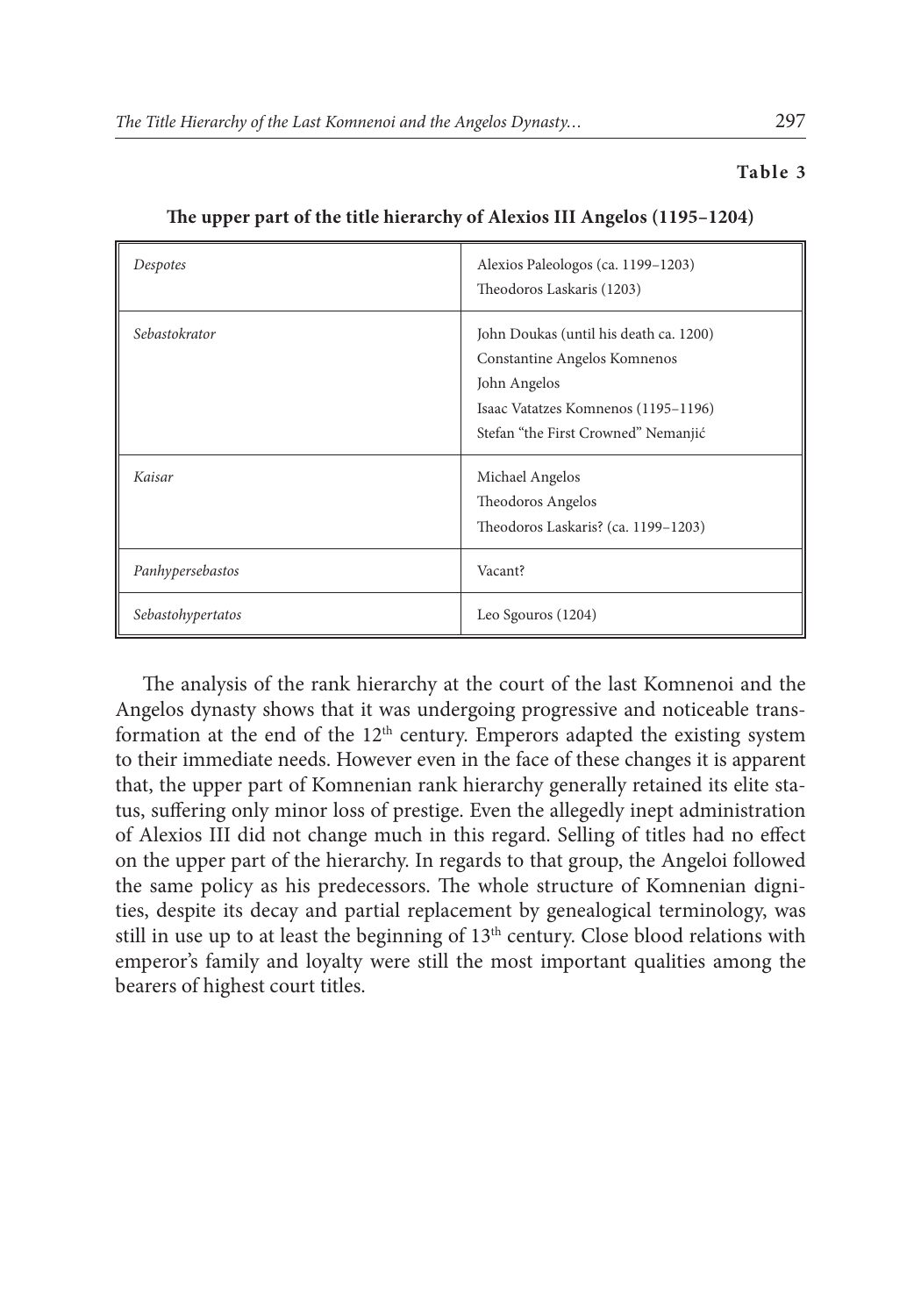# **Bibliography**

#### **Primary Sources**

- *Annae Comnenae Alexias*, vol. I, rec. D.R. Reinsch, A. Kambylis, Berlin 2001 [= *Corpus Fontium Historiae Byzantinae*. *Series Berolinensis*, 40].
- *Anōnymou Sýnopsis Chronikī*, rec. K. Sathas, Venetia 1894 [= Bibliotheca Graeca Medii Ævi, 7].
- Eustathios of Thessaloniki, *The Capture of Thessaloniki*. *A Translation with Introduction and Commentary*, ed. et trans. J.R. Melville Jones, Canberra 1988 [= Byzantina Australiensia, 8].
- *Ioannis Cinnami Epitome rerum ab Ioanne et Alexio Comnenis gestarum*, rec. A. Meineke, Bonnae 1836 [= *Corpus Scriptorum Historiae Byzantinae*, 23.1].
- *Nicéphore Bryennios Histoire*, rec. P. Gautier, Bruxelles 1975 [= *Corpus Fontium Historiae Byzantinae*, 9].
- *Nicephori Gregorae Byzantina Historia*, vol. I, rec. L. Schopen, Bonnae 1829 [= *Corpus Scriptorum Historiae Byzantinae*, 19].
- *Nicetae Choniatae Historia*, vol. I, rec. I.A. van Dieten, Berolini 1975 [= *Corpus Fontium Historiae Byzantinae*, 11].
- THEODOROS PRODROMOS, *Historische Gedichte*, rec. W. HÖRANDNER, Wien 1974 [= Wiener byzantinistische Studien, 11].

## **Seals**

- *Alexios Branas Komnenos*, *panhypersebastos*: <https://pbw2016.kdl.kcl.ac.uk/boulloterion/5256/>[20 IV 2021].
- *Alexios Branas Komnenos*, *protosebastos*: <https://pbw2016.kdl.kcl.ac.uk/boulloterion/5899/>[20 IV 2021].

*Alexios Branas Komnenos*, *sebastos*: <https://pbw2016.kdl.kcl.ac.uk/boulloterion/3044/>[20 IV 2021].

*Alexios Komnenos Angelos*, *sebastokrator*: <http://pbw2016.kdl.kcl.ac.uk/boulloterion/86/>[20 IV 2021].

- *Alexios Komnenos Palaiologos*, *despotes gambros of the emperor (Alexios III)*, *married to his first daughter the basilissa Eirene (type 1)*:<https://pbw2016.kdl.kcl.ac.uk/boulloterion/92/>[20 IV 2021].
- *Alexios Komnenos Palaiologos*, *despotes gambros of the emperor (Alexios III)*, *married to his first daughter the basilissa Eirene (type 2)*:<https://pbw2016.kdl.kcl.ac.uk/boulloterion/5593/>[20 IV 2021].
- *Ioannes Angelos*, *kaisar*:<https://pbw2016.kdl.kcl.ac.uk/boulloterion/3051/> [20 IV 2021].

*Michael Angelos*, *kaisar*:<https://pbw2016.kdl.kcl.ac.uk/boulloterion/3050/>[20 IV 2021].

*Theodoros Komnenos despotes*, *husband of the emperor*'*s daughter Anna*: [https://pbw2016.kdl.kcl.](https://pbw2016.kdl.kcl.ac.uk/boulloterion/3058/) [ac.uk/boulloterion/3058/](https://pbw2016.kdl.kcl.ac.uk/boulloterion/3058/) [20 IV 2021].

#### **Secondary Literature**

- Angelov D., *The Byzantine Hellene*. *The Life of Emperor Theodore Laskaris and Byzantium in the Thirteenth Century*, Cambridge 2019, <https://doi.org/10.1017/9781108690874>
- Angold M., *The Byzantine Empire*, *1025*–*1204*. *A Political History*, 2 London–New York 1997.
- Bachmann M., Dölger F., *Die Rede des μέγας δρουγγάριος Gregorios Antiochos auf den Sebastokrator Konstantinos Angelos*, "Byzantinische Zeitschrift" 40.2, 1940, p. 353–405, [https://doi.](https://doi.org/10.1515/byzs.1940.40.2.353) [org/10.1515/byzs.1940.40.2.353](https://doi.org/10.1515/byzs.1940.40.2.353)

Brand C., *Byzantium Confronts the West*, *1180*–*1204*, Cambridge, Mass. 1968.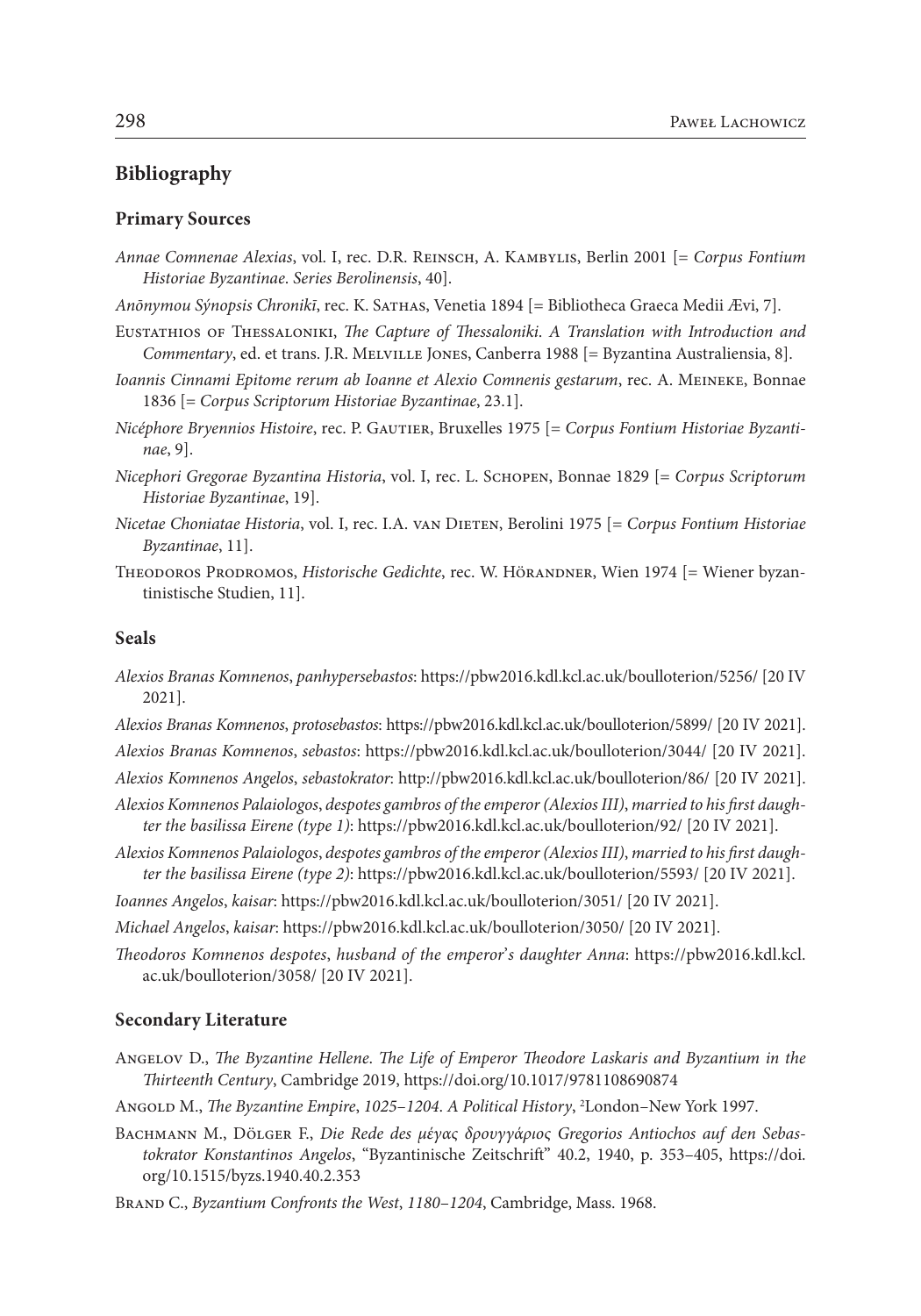- Cheynet J.-C., *Pouvoir et contestations à Byzance (963*–*1210)*, Paris 1990.
- Dudek J., *"Cała Ziemia Dyrracheńska*" *pod panowaniem bizantyńskim w latach 1005*–*1205*, Zielona Góra 1999.
- Ferjančid B., *Sevastokratori u Vizantiji*, "Зборник Радова Византолошког Института" / "Zbornik Radova Vizantološkog Instituta" 11, 1968, p. 141–192.
- Frankopan P., *Kinship and the Distribution of Power in Komnenian Byzantium*, "English Historical Review" 122, 2007, p. 1–34,<https://doi.org/10.1093/ehr/cel378>
- Grala H., *Drugie małżeństwo Romana Mścisławicza*, "Slavia orientalis" 31.3–4, 1982, p. 115–127.
- Jeffreys M., *The Comnenian Prokypsis*, "Parergon" 5, 1987, p. 38–53, [https://doi.org/10.1353/pgn.](https://doi.org/10.1353/pgn.1987.0009) [1987.0009](https://doi.org/10.1353/pgn.1987.0009)
- KALDELLIS A., *How to Usurp the Throne in Byzantium: The Role of Public Opinion in Sedition and Rebellion*, [in:] *Power and Subversion in Byzantium*, ed. D. Angelov, M. Saxby, New York 2016, p. 43–56.
- Kanev N., *Byzantine Rank Hierarchy in the 9th*–*11th Centuries*, "Studia Ceranea" 8, 2018, p. 153–165, <https://doi.org/10.18778/2084-140X.08.09>
- Každan А.P., *Social*'*nyj sostav gospodstvujuščego klassa Vizantii XI*–*XII vv*., Moskva 1974.
- Lachowicz P., *Power and Aristocracy* – *Transformation and Composition of the Komnenos "Clan*" *(1081*–*1200)* – *A Statistical Approach*, "Studia Ceranea" 10, 2020, p. 141–173, [https://doi.org/](https://doi.org/10.18778/2084-140X.10.07) [10.18778/2084-140X.10.07](https://doi.org/10.18778/2084-140X.10.07)
- Laurent V., *Le sébastocrator Constantin Ange et le péplum du musée de Saint*-*Marc à Venise*, "Revue des études byzantines" 18, 1960, p. 208–213, <https://doi.org/10.3406/rebyz.1960.1232>
- Linardou K., *Imperial Impersonations: Disguised Portraits of a Komnenian Prince and his Father*, [in:] *John II Komnenos*, *Emperor of Byzantium*. *In the Shadow of Father and Son*, ed. A. Bucossi, A. Rodriguez Suárez, London–New York 2016, p. 155–182.
- Magdalino P., *Court Society and Aristocracy*, [in:] *The Social History of Byzantium*, ed. J. Haldon, Oxford 2009, p. 212–232,<https://doi.org/10.1002/9781444305906.ch9>
- Magdalino P., *The Empire of Manuel I Komnenos*, *1143*–*1180*, Cambridge 1993, [https://doi.org/](https://doi.org/10.1017/CBO9780511523182) [10.1017/CBO9780511523182](https://doi.org/10.1017/CBO9780511523182)
- Magdalino P., *The Triumph of 1133*, [in:] *John II Komnenos*, *Emperor of Byzantium*. *In the Shadow of Father and Son*, ed. A. Bucossi, A. Rodriguez Suárez, London–New York 2016, p. 53–70.
- Maiorov A., *The Daughter of a Byzantine Emperor* – *the Wife of a Galician*-*Volhynian Prince*, "Byzantinoslavica" 72, 2014, p. 188–233.
- Nicol D., *The Byzantine Family of Kantakouzenos (Cantacuzenus) ca*. *1100*–*1460*. *A Genealogical and Prosopographical Study*, Washington 1968 [= Dumbarton Oaks Studies, 11].
- Nicol D., *The Prosopography of the Byzantine Aristocracy*, [in:] *The Byzantine Aristocracy IX to XIII*  Centuries, ed. M. AngoLD, Oxford 1984, p. 79-91.
- Nikolov G., *Samostojateli i polusamostojatelni bladenija văv văzobnovenoto Bălgarsko carstvo*, *kraja na XII* – *sredata na XIII v*., Sofija 2011.
- Oikonomidēs N., *Pictorial Propaganda in XIIth c*. *Constantinople*, [in:] *Society*, *Culture and Politics in Byzantium*, ed. N. OIKONOMIDĒS, Aldershot 2005, p. 93-102.
- Piltz E., *Middle Byzantine Court Costume*, [in:] *Byzantine Court Culture from 829 to 1204*, ed. H. Maguire, Washington D.C. 1997, p. 39–51.
- Radić R., *Oblasni gospodari u Vizantiji krajem 12*. *i u prvim decenijama 13*. *veka*, "Зборник Радова Византолошког Института" / "Zbornik Radova Vizantološkog Instituta" 24–25, 1986, p. 151–290.